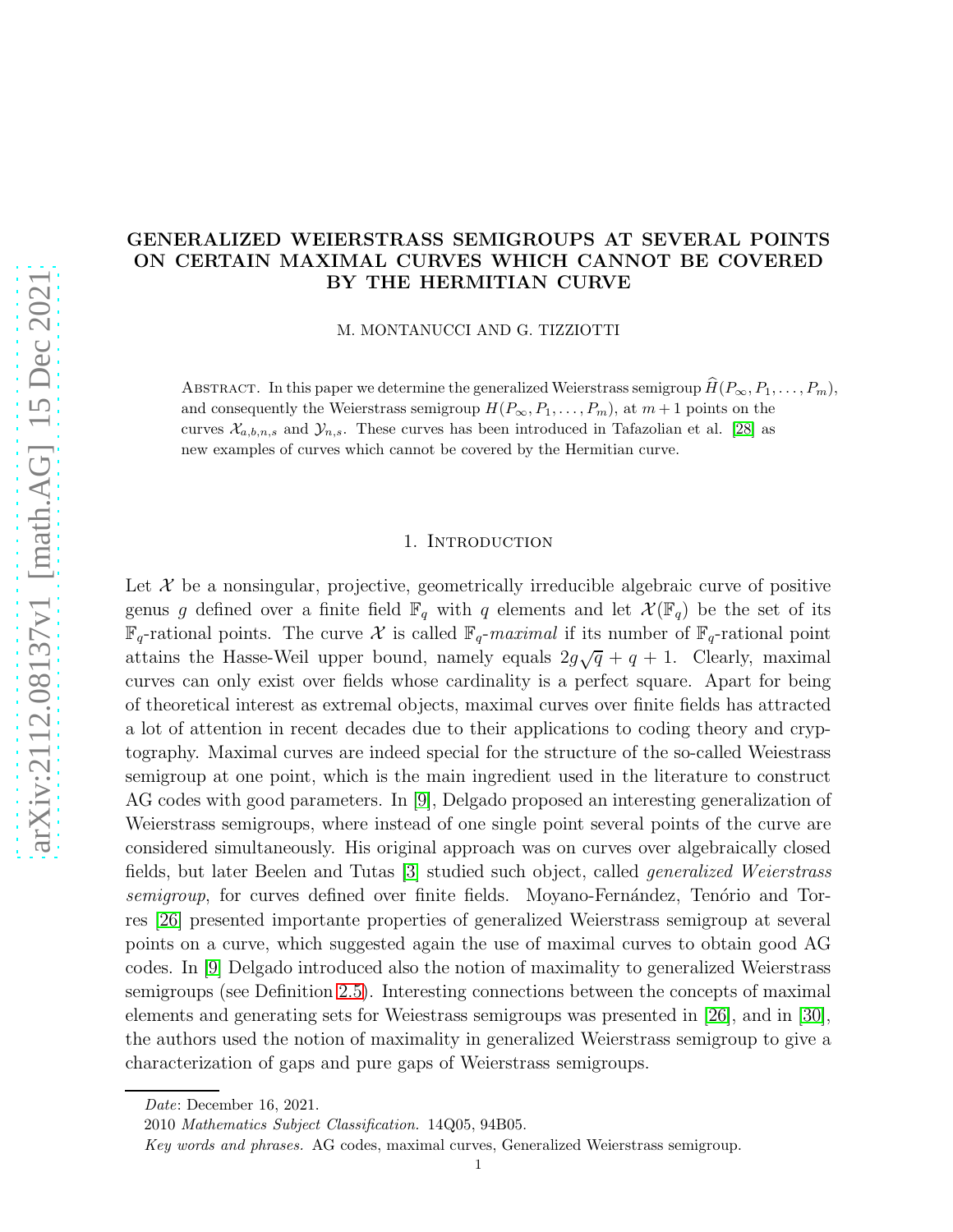The most important and well-studied example of a maximal curve is the so-called Hermitian curve  $\mathcal{H}_q$  defined over  $\mathbb{F}_{q^2}$  by the affine equation  $y^q + y = x^{q+1}$ . A well-known reason is that for fixed q, the curve  $\mathcal{H}_q$  has the largest possible genus  $g(\mathcal{H}_q) = q(q-1)/2$  that an  $\mathbb{F}_{q^2}$ -maximal curve can have. A result commonly attributed to Serre, see [\[21,](#page-19-1) Proposition 6, gives that any  $\mathbb{F}_{q^2}$ -rational curve which is covered by an  $\mathbb{F}_{q^2}$ -maximal curve is itself also  $\mathbb{F}_{q^2}$ -maximal. Therefore many maximal curves can be obtained by constructing subcovers of already known maximal curves, in particular subcovers of the Hermitian curve. For a while it was speculated in the research community that perhaps all maximal curves could be obtained as subcovers of the Hermitian curve, but it was shown by Giulietti and Korchmáros that this is not the case, see [\[17\]](#page-19-2). Giulietti and Korchmáros constructed indeed a maximal curve over  $\mathbb{F}_{q^6}$ , nowadays referred to as GK curve, which cannot be covered by the Hermitian curve whenever  $q > 2$ . Garcia, Güneri, and Stichtenoth, in [\[15\]](#page-19-3), presented a new family of maximal curves over  $\mathbb{F}_{q^{2n}}$  (*n* odd), known as GGS curves, which generalizes the GK curve and that are not Galois-covered by the Hermitian curve [\[18,](#page-19-4) [10\]](#page-19-5). Many applications of these curves in coding theory have been made in recent years, see e.g. [\[1\]](#page-18-1), [\[2\]](#page-18-2), [\[8\]](#page-19-6), [\[12\]](#page-19-7), [\[19\]](#page-19-8) and [31]. Another generalization of the GK curve over  $\mathbb{F}_{q^{2n}}$  (*n* odd) has been introduced by Beelen and Montanucci in [\[4\]](#page-19-9), which is now known as BM curves. These curves are not Galois-covered by the Hermitian curve as well. Applications of of the BM curves to coding theory can be found in [\[22\]](#page-19-10) and [\[25\]](#page-20-3).

Tafazolian, Teherán-Herrera, and Torres [\[28\]](#page-20-0) presented two further examples of maximal curves, denoted by  $\mathcal{X}_{a,b,n,s}$  and  $\mathcal{Y}_{n,s}$ , that cannot be covered by the Hermitian curve. These examples are again closely related to the GK curve. They are not generalizations as the GGS and BM curves, but instead subcovers of the GK curve. The curves  $\mathcal{X}_{a,b,n,s}$  and  $\mathcal{Y}_{n,s}$  can be considered as concrete models of the quotient curves computed by Fanali and Giulietti in [\[13,](#page-19-11) Theorem 4.5] while for  $s = 1$  the curve  $\mathcal{Y}_{n,1}$  is the GGS curve mentioned above. Recently, Brás-Amorós and Castellanos [\[5\]](#page-19-12) determined the Weierstrass semigroup at certain  $m + 1$  points on the curves  $\mathcal{X}_{a,b,n,1}$  and  $\mathcal{Y}_{n,1}$  (case  $s = 1$ ) and present some conditions to find certain pure gaps for certain specific semigroups, yielding to some AG codes with good parameters. It is so natural to ask: what happens if  $s > 1$ ? In this paper we determine the generalized Weierstrass semigroup  $\hat{H}(P_{\infty}, P_1, \ldots, P_m)$ , and consequently the Weierstrass semigroup  $H(P_{\infty}, P_1, \ldots, P_m)$ , at  $m + 1$  points on the curves  $\mathcal{X}_{a,b,n,s}$  and  $\mathcal{Y}_{n,s}$  for arbitrary  $s \geq 1$ , generalizing the results in [\[5\]](#page-19-12).

The paper is organized as follows. In Section 2 we fix the notation that will be used throughout the paper and recall some basic facts about generalized Weierstrass semigroups and their maximal elements. In the same section the curves  $\mathcal{X}_{a,b,n,s}$  and  $\mathcal{Y}_{n,s}$ , together with their most important properties, are also presented. Section 3 is devoted to determine the generalized Weierstrass semigroup is at several points on the maximal curves  $\mathcal{X}_{a,b,n,s}$ , while in Section 4 we present similar results for the curve  $\mathcal{Y}_{n,s}$ .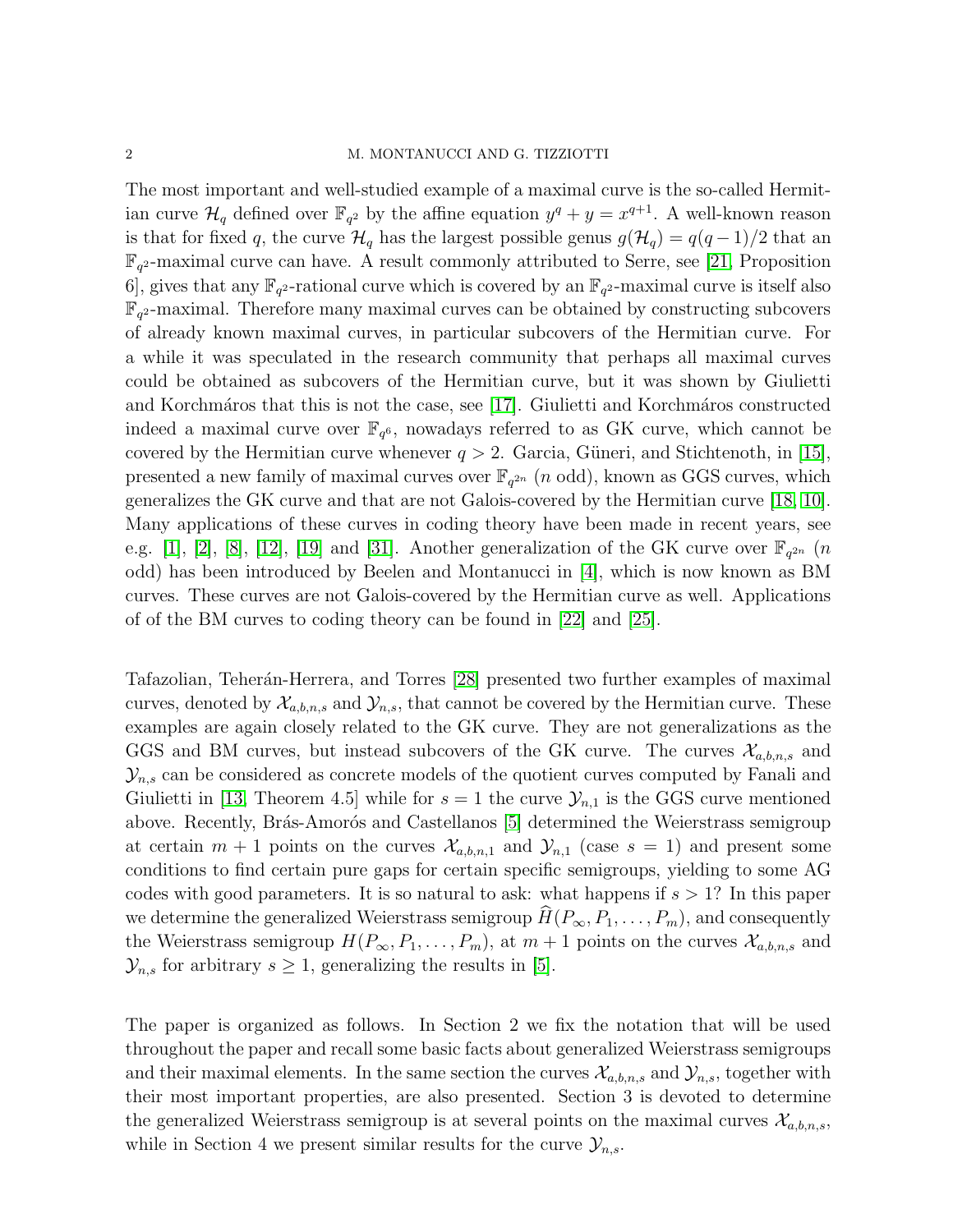#### 2. Preliminaries

Let  $\mathbb{F}_q$  denote a finite field with q elements. Let X be a nonsingular, projective, geometrically irreducible algebraic curve of positive genus g defined over  $\mathbb{F}_q$  and let  $\mathbf{Q} =$  $(Q_1, \ldots, Q_m)$  an m-tuple of pairwise distinct rational points on X. Throughout the paper the following notation will be used.

- $\mathbb{F}_q(\mathcal{X})$ : function field associated to X.
- Div $(X)$ : the set of divisors on X.
- $(f)$ ,  $(f)_{\infty}$  and  $(f)_{0}$ : principal divisor, divisor of poles and divisor of zeros of  $f \in \mathbb{F}_{q}(\mathcal{X})^{\times}$ , respectively.

•  $\mathcal{L}(G)$ : the Riemann-Roch space associated to  $G \in Div(\mathcal{X})$ , that is, the  $\mathbb{F}_q$ -vector space  $\{h \in \mathbb{F}_q(\mathcal{X})^{\times} : (h) + G \geq 0\} \cup \{0\}.$ 

•  $\ell(G)$ : the dimension of  $\mathcal{L}(G)$ .

•  $R_{\mathbf{Q}}$ : the ring of functions in  $\mathbb{F}_q(\mathcal{X})^{\times}$  having poles only on the set  $\{Q_1, \ldots, Q_m\}$ , that is, that are regular outside  $\{Q_1, \ldots, Q_m\}.$ 

- $\mathbb{N}_0$ : the set of nonnegative integers.
- For a fixed  $\boldsymbol{\alpha} = (\alpha_1, \dots, \alpha_m) \in \mathbb{Z}^m$ ,  $D_{\boldsymbol{\alpha}}$  denotes the divisor  $\alpha_1 Q_1 + \dots \alpha_m Q_m$ .
- <span id="page-2-0"></span>•  $v_P$ : the discrete valuation in the function field  $\mathbb{F}_q(\mathcal{X})$  at the point  $P \in \mathcal{X}$ .

2.1. The curves  $\mathcal{X}_{a,b,n,s}$ . Let  $q = p^a$  a power of a prime number p and let  $n, b, s \ge 1$  be integers satisfying the following:

- $\bullet$  *n* is odd;
- $\bullet$  b is a divisor of a;
- *s* is a divisor of  $\frac{q^n+1}{q+1}$  $q+1$ .

For  $c \in \mathbb{F}_{q^2}$  with  $c^{q-1} = -1$ , we define the curve  $\mathcal{X}_{a,b,n,s}$  over  $\mathbb{F}_{q^{2n}}$  by the affine equations

(1) 
$$
cy^{q+1} = t(x) := \sum_{i=0}^{a/b-1} x^{p^{ib}} \text{ and } y^{q^2} - y = z^M,
$$

where  $M =$  $q^n + 1$  $\frac{q}{s(q+1)}$ . The curve  $\mathcal{X}_{a,b,n,s}$  is  $\mathbb{F}_{q^{2n}}$ -maximal and it has genus

$$
g(\mathcal{X}_{a,b,n,s}) = \frac{q^{n+2} - p^b q^n - s q^3 + q^2 + (s-1)p^b}{2s p^b}.
$$

Furthermore,  $\mathcal{X}_{a,b,n,s}$  is a subcover of the GGS curve, see [\[28\]](#page-20-0).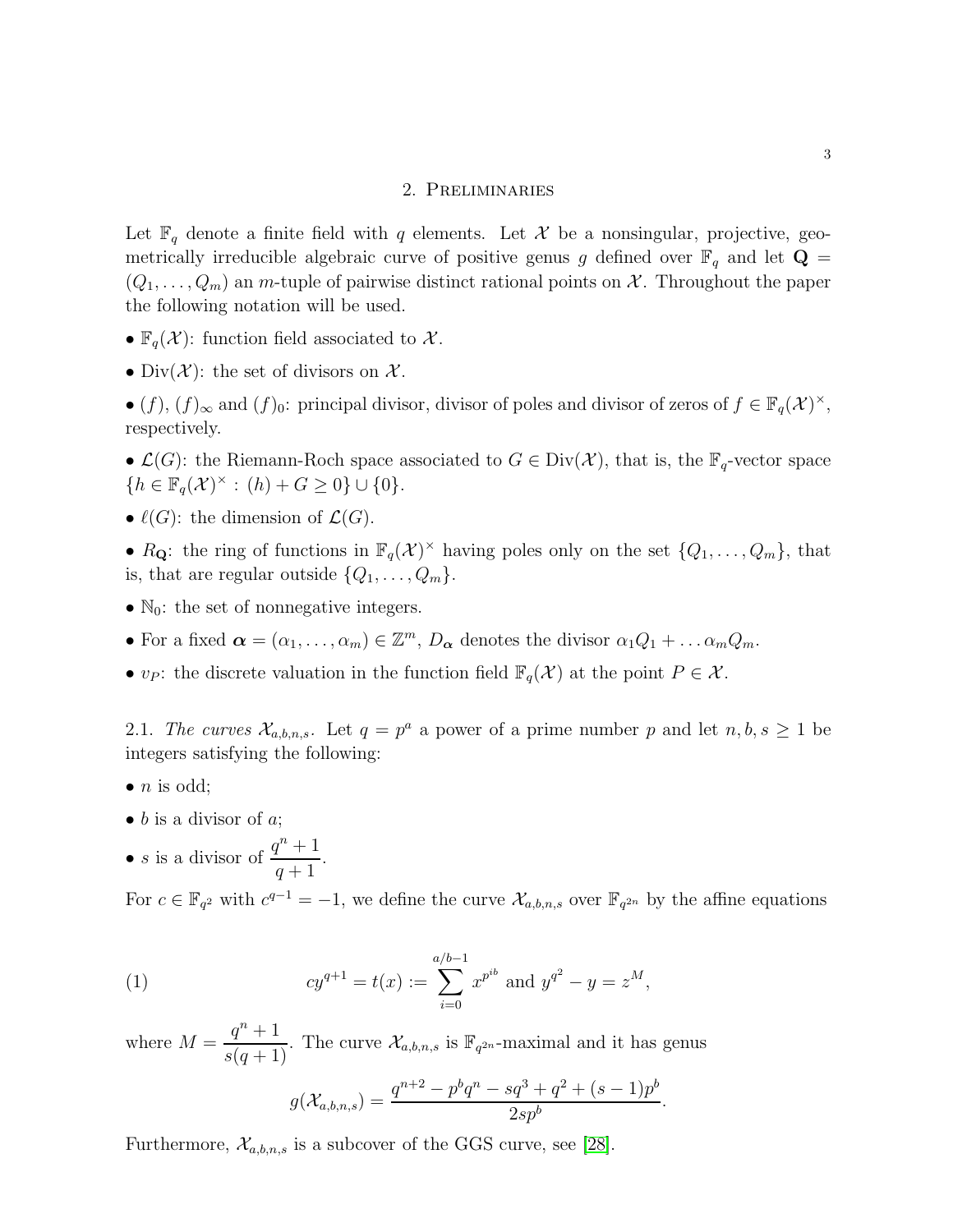We will denote an affine point  $P = (\alpha, \beta, \gamma) \in \mathcal{X}_{a,b,n,s}(\mathbb{F}_{q^{2n}})$  by  $P_{(\alpha,\beta,\gamma)}$ . The unique common pole of the functions x, y and z will be denote by  $P_{\infty}$ . Thus, we have the following divisors:

(2) 
$$
(x - \alpha) = (q + 1)MP_{(\alpha,0,0)} - (q + 1)MP_{\infty} ;
$$

(3) 
$$
(y - \beta) = \sum_{i=1}^{q/p^b} MP_{(\alpha_i, \beta, 0)} - \frac{q}{p^b} MP_{\infty}, \text{ with } t(\alpha_i) = \beta^{q+1} \text{ and } \beta \in \mathbb{F}_{q^2};
$$

<span id="page-3-3"></span>(4) 
$$
(z) = \sum_{j=1}^{q^2} \sum_{i=1}^{q/p^b} P_{(\alpha_i, \beta_j, 0)} - \frac{q^3}{p^b} P_{\infty}, \text{ with } \beta_j \in \mathbb{F}_{q^2} \text{ and } c\beta_j^{q+1} = t(\alpha_i), \text{ for all } i, j.
$$

From [\[28,](#page-20-0) Proposition 5.1] we have that  $H(P_\infty) = \langle \frac{q}{p^h} \rangle$  $\frac{q}{p^{b}}M, \frac{q^{3}}{p^{b}}$  $\frac{q^o}{p^b}$ ,  $(q+1)M$ , which is a telescopic semigroup. More details about the curve  $\mathcal{X}_{a,b,n,s}$  can be found in [\[28\]](#page-20-0).

<span id="page-3-0"></span>Remark 2.1. Since telescopic semigroups are symmetric (see [\[20,](#page-19-13) Lemma 6.5]), the Frobenius number of  $H(P_{\infty})$  is  $\ell_g = 2g - 1 =$  $q^{n+2} - p^b q^n - s q^3 + q^2 + (s - 1)p^b$  $\frac{q^{1+q-1} (z^2-1)^p}{s p^b} - 1 =$ 1  $\frac{1}{p^b}[(q^2-p^b)(q+1)M-q^3].$ 

<span id="page-3-1"></span>**Proposition 2.2.** [\[27,](#page-20-4) Proposition 1.6.2] A divisor K is canonical if and only if  $\deg(K)$  =  $2g - 2$  and  $\ell(K) \geq g$ .

<span id="page-3-2"></span>Lemma 2.3. The divisor

$$
K = \left(\frac{q^{n+2} - p^b q^n - s q^3 + q^2 + (s-1)p^b}{s p^b} - 2\right) P_{\infty} = \left(\frac{1}{p^b} [(q^2 - p^b)(q+1)M - q^3] - 1\right) P_{\infty}.
$$

is a canonical divisor of  $\mathcal{X}_{a,b,n,s}$ .

*Proof.* First, note that deg(K) = 2g – 2. Now, by Remark [2.1](#page-3-0) the Frobenius number of  $H(P_{\infty})$  is  $2q - 1$  and thus  $\ell(K) = q$ . Then the result follows from Proposition 2.2.  $H(P_{\infty})$  is 2g – 1 and thus  $\ell(K) = g$ . Then the result follows from Proposition [2.2.](#page-3-1)

2.2. The curves  $\mathcal{Y}_{n,s}$ . Let q be a prime power. Let  $n \geq 3$  be an odd integer and s be a divisor of  $\frac{q^n+1}{q+1}$ . The  $\mathcal{Y}_{n,s}$  curve defined over  $\mathbb{F}_{q^{2n}}$  is the projective curve defined by the equations

(5) 
$$
\begin{cases} x^q + x = y^{q+1} \\ y^{q^2} - y = z^M \end{cases}
$$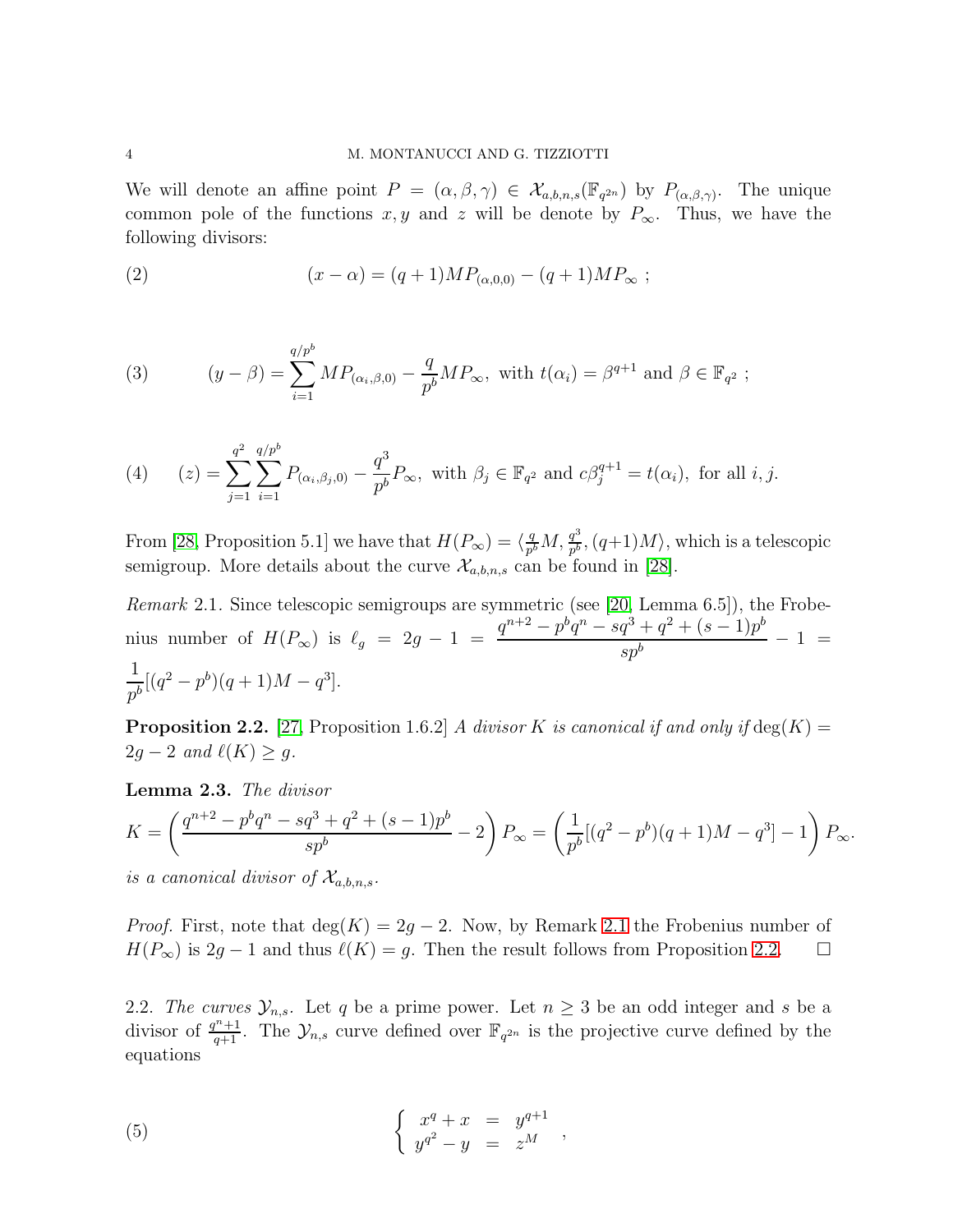where  $M =$  $q^n + 1$  $\frac{q}{s(q+1)}$ . The curve  $\mathcal{Y}_{n,s}$  is  $\mathbb{F}_{q^{2n}}$ -maximal and it has genus

$$
g(\mathcal{Y}_{n,s}) = \frac{q^{n+2} - q^n - sq^3 + q^2 + s - 1}{2s}.
$$

We note that, for  $s = 1$ , the curve  $\mathcal{Y}_{n,1}$  is the GGS curve. So, we can say that this curve generalizes the GGS curve.

Let  $\mathcal{Y}_{n,s}(\mathbb{F}_{q^{2n}})$  be the set of  $\mathbb{F}_{q^{2n}}$ -rational points of  $\mathcal{Y}_{n,s}$ , and we will denote  $P = (\alpha, \beta, \gamma) \in$  $\mathcal{Y}_{n,s}(\mathbb{F}_{q^{2n}})$  by  $P_{(\alpha,\beta,\gamma)}$ . The unique common pole of the functions  $x, y$  and  $z$  will be denote by  $P_{\infty}$ . Thus, we have the following divisors:

(6) 
$$
(x - \alpha) = (q + 1)MP_{(\alpha,0,0)} - (q + 1)MP_{\infty} ;
$$

(7) 
$$
(y - \beta) = \sum_{i=1}^{q} MP_{(\alpha_i, \beta, 0)} - qMP_{\infty}, \text{ with } \alpha_i^q + \alpha_i = \beta^{q+1} \text{ and } \beta \in \mathbb{F}_{q^2};
$$

<span id="page-4-1"></span>
$$
(8) (z) = \sum_{j=1}^{q^2} \sum_{i=1}^q P_{(\alpha_i, \beta_j, 0)} - q^3 P_{\infty}, \text{ with } \beta_j \in \mathbb{F}_{q^2} \text{ and } \beta_j^{q+1} = \alpha_i^q + \alpha_i \text{ for all } i = 1, ..., q.
$$

From [\[28,](#page-20-0) Proposition 5.1] we have that  $H(P_{\infty}) = \langle qM, q^3, (q+1)M \rangle$  and it is a telescopic semigroup. More details about the curve  $\mathcal{Y}_{n,s}$  can be found in [\[28\]](#page-20-0).

Analogously to Lemma [2.3](#page-3-2) one can prove that the divisor

(9) 
$$
K = \left(\frac{q^{n+2} - q^n - sq^3 + q^2 + s - 1}{s} - 2\right) P_{\infty} = \left[(q^2 - 1)(q + 1)M - q^3 - 1\right] P_{\infty}
$$

is a canonical divisor of  $\mathcal{Y}_{n,s}$ . Since the proof would be very similar to that of Lemma [2.3,](#page-3-2) we will omit it.

<span id="page-4-0"></span>2.3. Weierstrass semigroups and gaps. As before, let X be a curve over  $\mathbb{F}_q$  and let  $\mathbf{Q} =$  $(Q_1, \ldots, Q_m)$  be an m-tuple of pairwise distinct rational points on X. The Weierstrass semigroup  $H(\mathbf{Q})$  of X at  $\mathbf{Q}$  is the set

$$
H(\mathbf{Q}) := \left\{ (a_1, \ldots, a_m) \in \mathbb{N}_0^m : \exists h \in \mathbb{F}_q(\mathcal{X})^{\times} \text{ with } (h)_{\infty} = \sum_{i=1}^m a_i Q_i \right\}.
$$

In [\[23\]](#page-20-5), G. Matthews introduced the concept of *minimal generating set* for  $H(\mathbf{Q})$ , denoted by  $\Gamma(\mathbf{Q}) = \Gamma(Q_1, \ldots, Q_m)$ . The word "generating" comes from the fact that  $H(\mathbf{Q})$  can be reconstructed from  $\Gamma(Q)$ , as we describe in the following.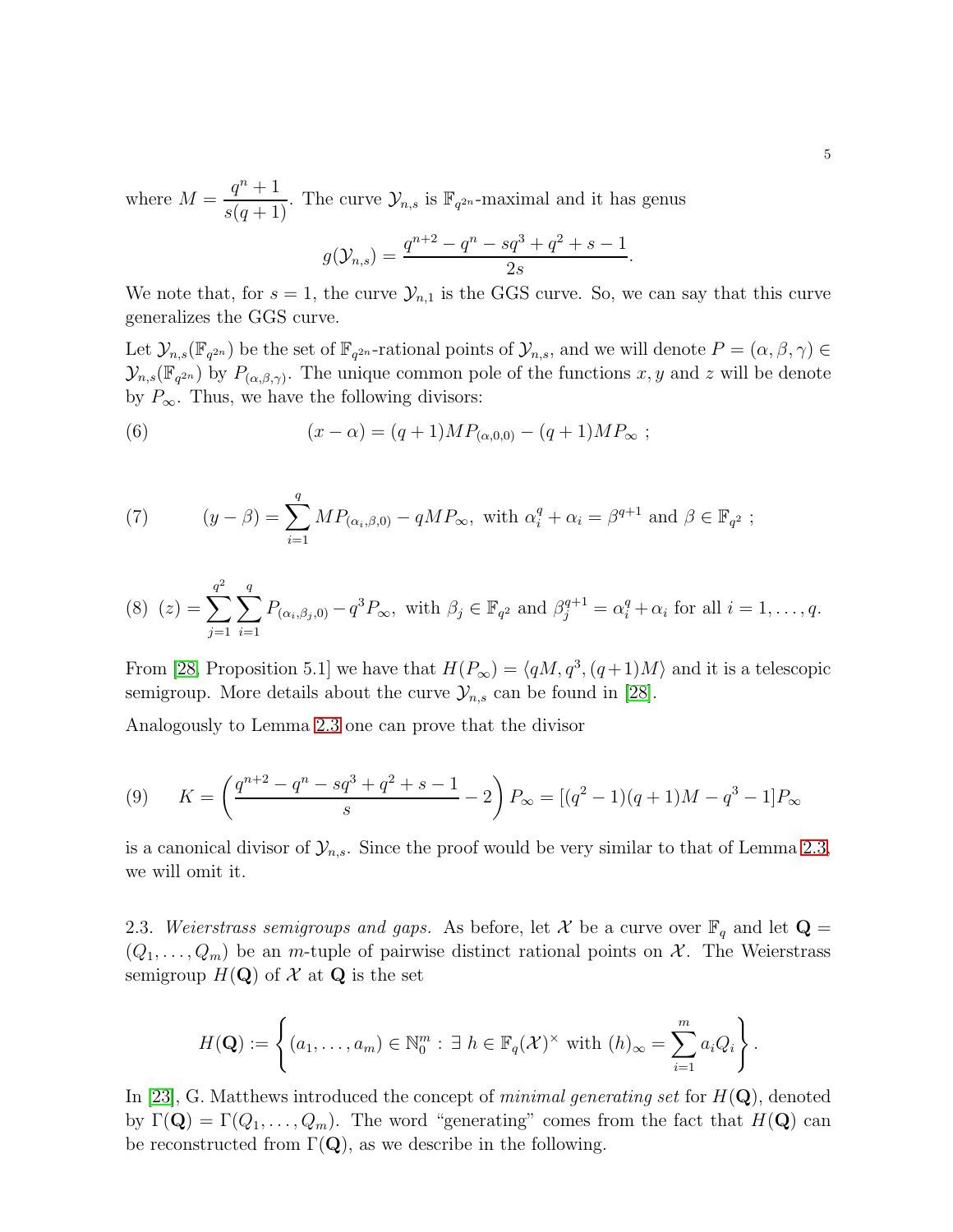Let  $\mathbf{u}_1, \ldots, \mathbf{u}_t \in \mathbb{N}_0^m$ , where  $\mathbf{u}_k = (u_{k_1}, \ldots, u_{k_m})$  for all  $k = 1, \ldots t$ . The least upper bound (lub) of the vectors  $\mathbf{u}_1, \ldots, \mathbf{u}_t$  is defined as

$$
\mathrm{lub}\{\mathbf{u}_1,\ldots,\mathbf{u}_t\} = (\max\{u_{1_1},\ldots,u_{t_1}\},\ldots,\max\{u_{1_m},\ldots,u_{t_m}\}) \in \mathbb{N}_0^m.
$$

In [\[23,](#page-20-5) Theorem 7], it is shown that, if  $2 \le m \le q$ , then

$$
H(\mathbf{Q}) = {\text{lub}\{\mathbf{u}_1,\ldots,\mathbf{u}_m\}} \in \mathbb{N}_0^m \; ; \, \mathbf{u}_1,\ldots,\mathbf{u}_m \in \Gamma(\mathbf{Q})\}.
$$

The elements in the finite complement  $G(\mathbf{Q}) := \mathbb{N}_0^m \backslash H(\mathbf{Q})$ , are called Weierstrass gaps, or simply gaps, of  $\mathcal X$  at Q (or simply gaps. A pure Weierstrass gap (or simply pure gap) is an m-tuple  $\alpha \in G(\mathbf{Q})$  such that  $\ell(D_{\alpha}) = \ell(D_{\alpha} - Q_i)$  for  $j = 1, \ldots, m$ . The set of pure gaps of  $\mathcal X$  at Q will be denoted by  $G_0(\mathbf Q)$ . As mentioned in the Introduction, Weierstrass semigroups and their gaps are an important tool in coding theory, see e.g. [\[7\]](#page-19-14), [\[16\]](#page-19-15) and [\[24\]](#page-20-6). For more details about Weierstrass semigroups at m points see [\[6\]](#page-19-16) and [\[7\]](#page-19-14).

<span id="page-5-1"></span>2.4. Generalized Weierstrass semigroups and maximal elements. Given  $\mathcal{X}$  and  $\mathbf{Q} = (Q_1, \ldots, Q_m)$ as before, we define the *generalized Weierstrass semigroup* of  $X$  at  $Q$  to be the set

(10) 
$$
\widehat{H}(\mathbf{Q}) := \{ (-v_{Q_1}(h), \dots, -v_{Q_m}(h)) \in \mathbb{Z}^m : h \in R_{\mathbf{Q}} \setminus \{0\} \}.
$$

For further references and recent applications of these structures see [\[3,](#page-18-0) [26,](#page-20-1) [29\]](#page-20-7). It is worth mentioning that the generalized Weierstrass semigroup  $H(\mathbf{Q})$  is a different set than the (classical) Weierstrass semigroup  $H(Q)$  of X at Q presented in the previous section. However, the classical and generalized Weierstrass semigroups are related by  $H(\mathbf{Q}) = \overline{H}(\mathbf{Q}) \cap \mathbb{N}_0^m$  provided that  $q \geq m$ ; see [\[3,](#page-18-0) Proposition 6].

For  $\boldsymbol{\alpha} = (\alpha_1, \dots, \alpha_m) \in \mathbb{Z}^m$  and  $i \in \{1, \dots, m\}$ , we let

$$
\nabla_i^m(\boldsymbol{\alpha}) := \{ \boldsymbol{\beta} = (\beta_1, \dots, \beta_m) \in \widehat{H}(\mathbf{Q}) \; : \; \beta_i = \alpha_i \text{ and } \beta_j \leq \alpha_j \text{ for } j \neq i \}.
$$

Such sets play an important role in the characterization of  $\widehat{H}(\mathbf{Q})$  as the following proposition shows.

<span id="page-5-2"></span>**Proposition 2.4.** [\[29,](#page-20-7) Proposition 2.1] Let  $\boldsymbol{\alpha} \in \mathbb{Z}^m$  and assume that  $q \geq m$ . One has

(1)  $\alpha \in \widehat{H}(\mathbf{Q})$  if and only if  $\ell(D_{\alpha}) = \ell(D_{\alpha} - Q_i) + 1$ , for all  $i \in \{1, ..., m\}$ ; (2)  $\nabla_i^m(\boldsymbol{\alpha}) = \emptyset$  if and only if  $\ell(D_{\boldsymbol{\alpha}}) = \ell(D_{\boldsymbol{\alpha}} - Q_i)$ .

Let  $\boldsymbol{\alpha} = (\alpha_1, \ldots, \alpha_m) \in \mathbb{Z}^m$ . For a nonempty subset  $J \subsetneq \{1, \ldots, m\}$ , define

$$
\nabla_J(\boldsymbol{\alpha}) := \{ \boldsymbol{\beta} = (\beta_1, \dots, \beta_m) \in \tilde{H}(\mathbf{Q}) \; : \; \beta_j = \alpha_j \text{ for } j \in J, \text{ and } \beta_i < \alpha_i \text{ for } i \notin J \}.
$$

<span id="page-5-0"></span>**Definition 2.5.** An element  $\alpha \in \widehat{H}(\mathbf{Q})$  is called absolute maximal if  $\nabla_J(\alpha) = \emptyset$  for every  $J \subsetneq \{1, \ldots, m\}$  with  $\#J \geq 2$ . If otherwise  $\nabla_J(\alpha) \neq \emptyset$  for every  $J \subsetneq \{1, \ldots, m\}$ with  $\#J \geq 2$ , we say that  $\alpha \in \widehat{H}(\mathbf{Q})$  is relative maximal.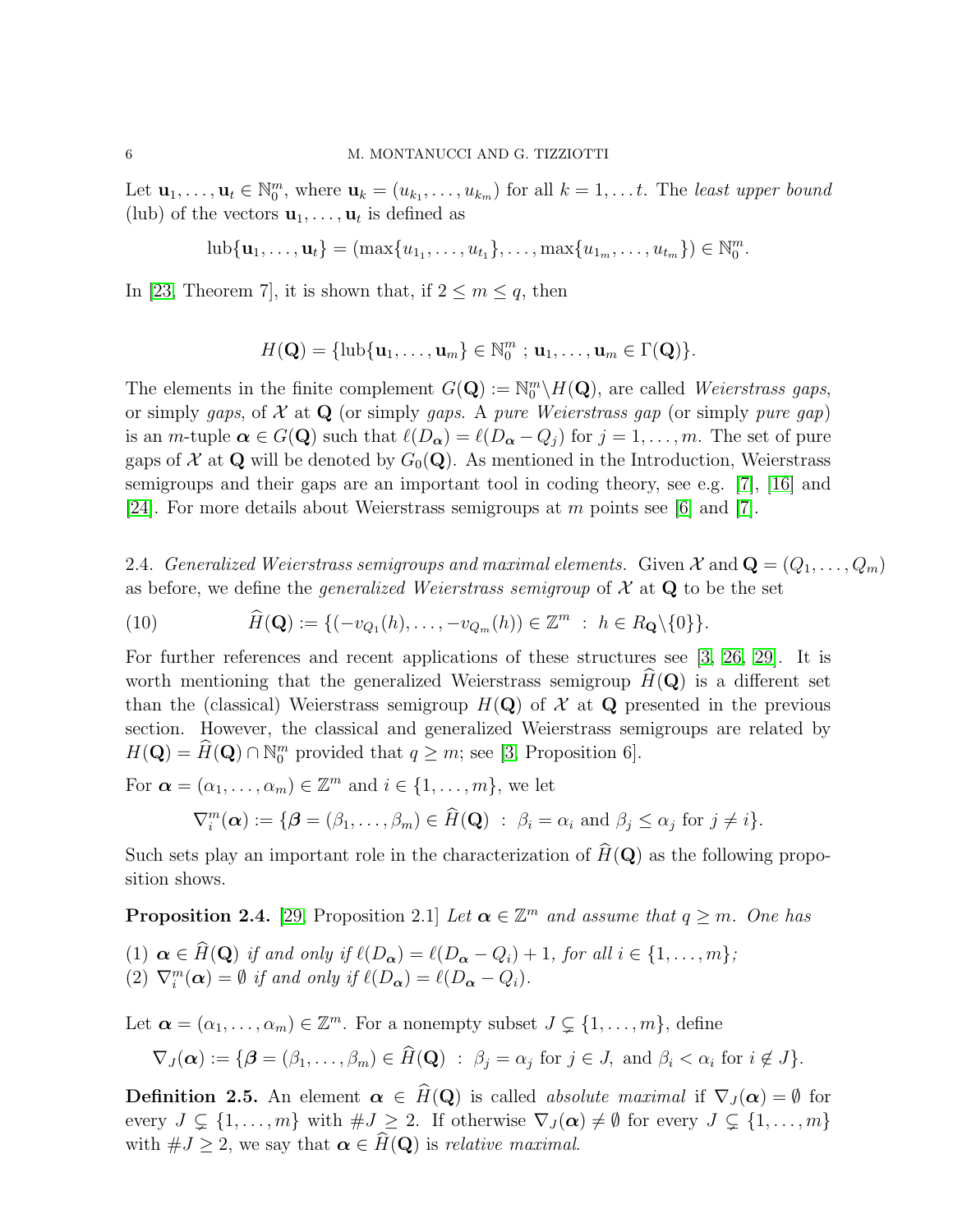The sets of absolute and relative maximal elements in  $\widehat{H}(\mathbf{Q})$  will be denoted, respectively, by  $\widehat{\Gamma}(\mathbf{Q})$  and  $\widehat{\Lambda}(\mathbf{Q})$ .

<span id="page-6-0"></span>**Proposition 2.6.** [\[29,](#page-20-7) Proposition 3.2] Let  $\alpha \in \widehat{H}(Q)$  and assume that  $q \geq m$ . The following statements are equivalent:

(i)  $\alpha \in \widehat{\Gamma}(\mathbf{Q})$ ; (ii)  $\nabla_i^m(\boldsymbol{\alpha}) = {\{\boldsymbol{\alpha}\}\}\text{ for all } i \in \{1, \ldots, m\};$ (iii)  $\nabla_i^m(\boldsymbol{\alpha}) = {\{\boldsymbol{\alpha}\}\}\text{ for some } i \in \{1, \ldots, m\};$ (iv)  $\ell(D_{\alpha}) = \ell(D_{\alpha} - \sum_{i=1}^{m} Q_i) + 1.$ 

Given a finite subset  $\mathcal{B} \subseteq \mathbb{Z}^m$ , we define the *least upper bound* (lub) of  $\mathcal{B}$  by

$$
\mathrm{lub}(\mathcal{B}) := (\max\{\beta_1 : \beta \in \mathcal{B}\}, \ldots, \max\{\beta_m : \beta \in \mathcal{B}\}) \in \mathbb{Z}^m.
$$

The next theorem shows that the set  $\widehat{\Gamma}(\mathbf{Q})$  determines  $\widehat{H}(\mathbf{Q})$  in terms of least upper bounds.

**Theorem 2.7.** [\[29,](#page-20-7) Theorem 3.4] Assume that  $q \geq m$ . The generalized Weierstrass semigroup of  $X$  at  $Q$  can be written as

$$
\widehat{H}(\mathbf{Q}) = {\rm lub}(\{\boldsymbol{\beta}^1,\ldots,\boldsymbol{\beta}^m\}) \; : \; \boldsymbol{\beta}^1,\ldots,\boldsymbol{\beta}^m \in \widehat{\Gamma}(\mathbf{Q})\}.
$$

In this way,  $\widehat{\Gamma}(\mathbf{Q})$  can be seen as a *generating set* of  $\widehat{H}(\mathbf{Q})$  in the sense of [\[23\]](#page-20-5). We observe that, unlike the case of generating set for classical Weierstrass semigroups of [\[23\]](#page-20-5), the set  $\Gamma(Q)$  is not finite. Nevertheless, it is finitely determined, in the sense that we describe in the following.

For  $i = 2, \ldots, m$ , let  $a_i$  be the smallest positive integer t such that  $tQ_i - tQ_{i-1}$  is a principal divisor on  $\mathcal{X}$ . We can thus define the region

$$
\mathcal{C}_m=\mathcal{C}_m(\mathbf{Q}):=\{\boldsymbol{\alpha}=(\alpha_1,\ldots,\alpha_m)\in\mathbb{Z}^m\;:\;0\leq\alpha_i
$$

Let  $\boldsymbol{\eta}^i = (\eta^i_1, \dots, \eta^i_m) \in \mathbb{Z}^m$  be the *m*-tuple whose *j*-th coordinate is

$$
\eta_j^i = \begin{cases}\n-a_i, & \text{if } j = i - 1 \\
a_i, & \text{if } j = i \\
0, & \text{otherwise.} \n\end{cases}
$$

Defining

(11) 
$$
\Theta_m = \Theta_m(\mathbf{Q}) := \{b_2\eta^2 + \ldots + b_m\eta^m \in \mathbb{Z}^m : b_i \in \mathbb{Z} \text{ for } i = 2,\ldots,m\},\
$$

we can state the following result concerning the absolute maximal elements and relative maximal elements in generalized Weierstrass semigroups at several points.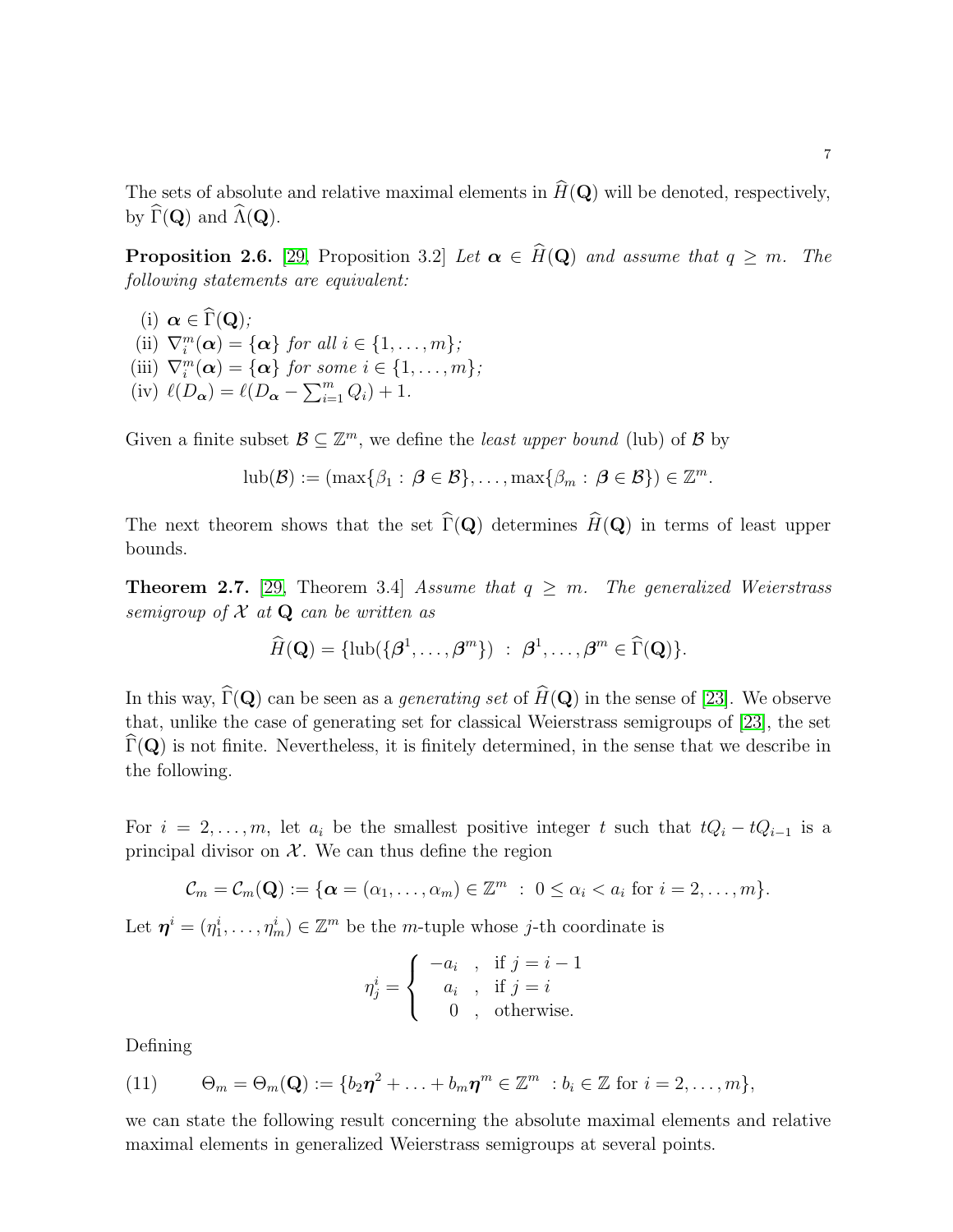<span id="page-7-1"></span>**Theorem 2.8.** [\[26,](#page-20-1) Theorem 3.7] Assume that  $q \geq m$ . The following holds:

$$
\widehat{\Gamma}(\mathbf{Q}) = (\widehat{\Gamma}(\mathbf{Q}) \cap \mathcal{C}_m(\mathbf{Q})) + \Theta_m(\mathbf{Q})
$$
  

$$
\widehat{\Lambda}(\mathbf{Q}) = (\widehat{\Lambda}(\mathbf{Q}) \cap \mathcal{C}_m(\mathbf{Q})) + \Theta_m(\mathbf{Q}).
$$

<span id="page-7-2"></span>Remark 2.9. Note that since  $\widehat{\Gamma}(\mathbf{Q}) \cap \mathcal{C}_m$  and  $\widehat{\Lambda}(\mathbf{Q}) \cap \mathcal{C}_m(\mathbf{Q})$  are finite and  $\Theta_m$  is finitely generated,  $\widehat{\Gamma}(\mathbf{Q})$  and  $\widehat{\Lambda}(\mathbf{Q})$  are determined by a finite number of elements in  $\widehat{H}(\mathbf{Q})$ . Also, note that  $\Gamma(\mathbf{Q}) = \Gamma(\mathbf{Q}) \cap \mathbb{N}_0^m$  and so if we get  $\Gamma(\mathbf{Q})$  we have  $\Gamma(\mathbf{Q})$ .

For  $\boldsymbol{\alpha} = (\alpha_1, \ldots, \alpha_m) \in \mathbb{Z}^m$ , let  $\overline{\nabla}_i(\boldsymbol{\alpha}) := \{ \boldsymbol{\beta} \in \mathbb{Z}_+^m \; : \; \beta_i = \alpha_i \text{ and } \beta_j < \alpha_j \text{ for } j \neq j \}$ i} and  $\overline{\nabla}(\boldsymbol{\alpha}) := \bigcup_{i=1}^m \overline{\nabla}_i(\boldsymbol{\alpha})$ , and define  $\Lambda(\mathbf{Q}) := \widehat{\Lambda}(\mathbf{Q}) \cap \mathbb{N}_0^m$ . In [\[30\]](#page-20-2) the following characterization of gaps and pure gaps of a Weierstrass semigroup at several in terms of maximals elements in a generalized Weierstrass semigroup is provided.

<span id="page-7-4"></span>**Theorem 2.10.** [\[30,](#page-20-2) Theorems 3.1 and 3.2] Assume that  $q \geq m$ . Then

1) 
$$
G(\mathbf{Q}) = \bigcup_{\boldsymbol{\beta}^* \in \Lambda(\mathbf{Q})} (\overline{\nabla}(\boldsymbol{\beta}^*) \cap \mathbb{N}_0^m), \text{ and}
$$
  
\n2)  $G_0(\mathbf{Q}) = \bigcup_{(\boldsymbol{\beta}^1, \dots, \boldsymbol{\beta}^m) \in \Lambda(\mathbf{Q})^m} \left( \bigcap_{i=1}^m \overline{\nabla}_i(\boldsymbol{\beta}^i) \right).$ 

An equivalent formulation for the absolute and relative maximal property can be made with respect to the concept of discrepancy, which has been introduced in [\[11\]](#page-19-17). This reformulation will be especially useful for us in calculations, when determining absolute and relative maximal elements.

**Definition 2.11.** Let P and Q be distinct rational points P and Q on  $\mathcal{X}$ . A divisor  $A \in Div(X)$  is called a *discrepancy* with respect to P and Q if  $\mathcal{L}(A) \neq \mathcal{L}(A - Q)$  and  $\mathcal{L}(A-P) = \mathcal{L}(A-P-Q).$ 

<span id="page-7-3"></span>**Proposition 2.12.** [\[30,](#page-20-2) Proposition 2.8] Let  $\boldsymbol{\alpha} \in \mathbb{Z}^m$  and assume that  $q \geq m$ . The following statements are equivalent:

- (1)  $\alpha \in \widehat{\Lambda}(\mathbf{Q});$
- (2)  $\nabla(\boldsymbol{\alpha}) = \emptyset$  and  $\ell(D_{\boldsymbol{\alpha}}) = \ell(D_{\boldsymbol{\alpha}-1}) + (m-1);$
- (3) for  $i, j \in I$  with  $j \neq i$ ,  $D_{\alpha-1} + Q_i + Q_j$  is discrepancy w.r.t.  $Q_i$  and  $Q_j$ ;
- (4) there exists  $i \in I$  such that  $D_{\alpha-1} + Q_i + Q_j$  is discrepancy w.r.t.  $Q_i$  and  $Q_j$ , for any  $j \neq i;$
- (5) there exists  $i \in I$  such that  $\nabla_i(\boldsymbol{\alpha}) = \emptyset$  and  $\nabla_{i,j}(\boldsymbol{\alpha}) \neq \emptyset$  for every  $j \neq i$ .

<span id="page-7-0"></span>**Proposition 2.13.** [\[29,](#page-20-7) Proposition 3] Let X be a curve over  $\mathbb{F}_q$ , r be an integer such that  $1 \leq r \leq q$  and  $Q_1, \ldots, Q_r$  be rational points on X. Let  $\boldsymbol{\alpha} = (\alpha_1, \ldots, \alpha_r) \in \mathbb{Z}^r$  and  $\mathbf{Q} = (Q_1, \ldots, Q_r)$ . The following statements are equivalent:

$$
(i) \ \boldsymbol{\alpha} \in \widehat{\Gamma}(\mathbf{Q});
$$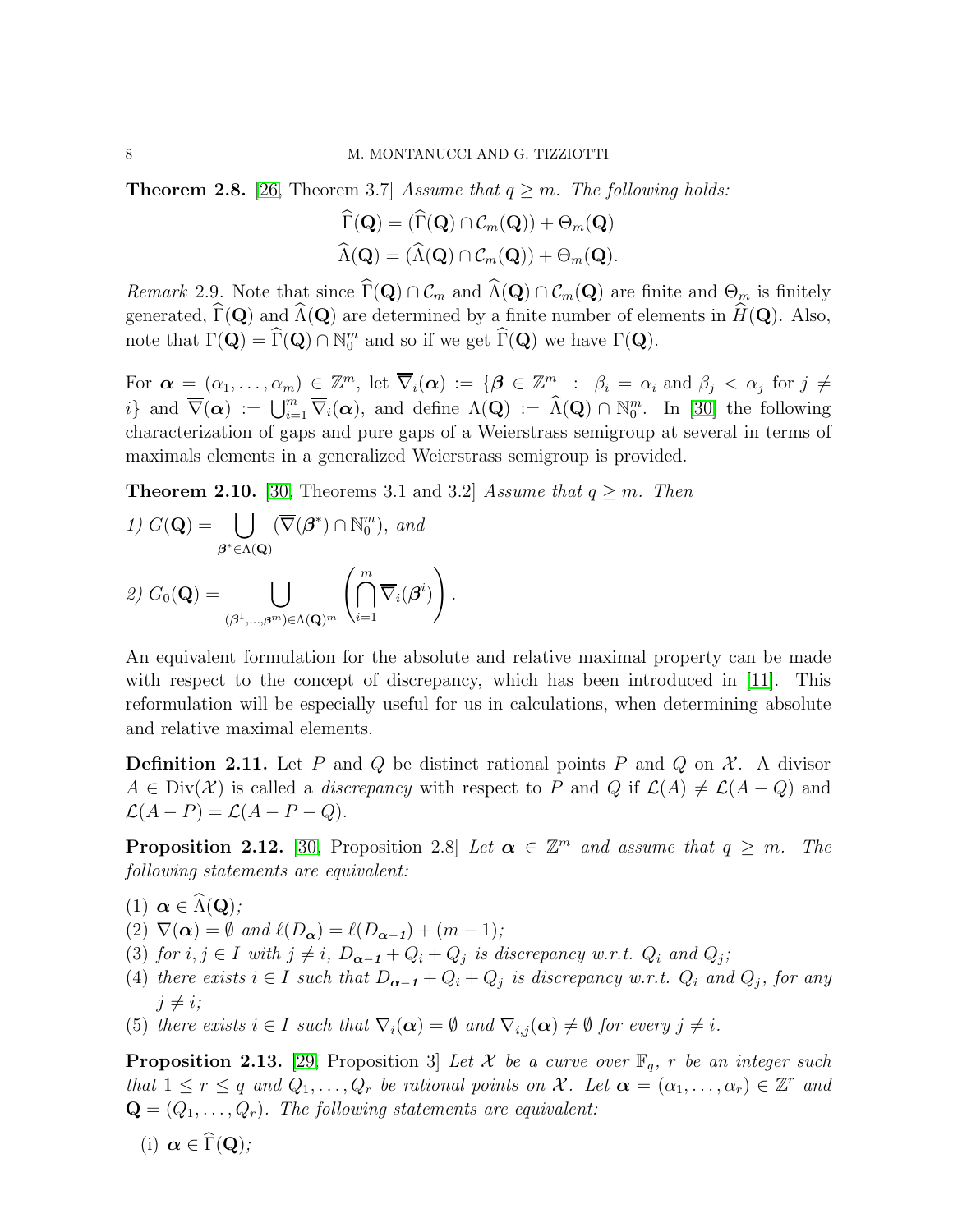(ii)  $\alpha_1Q_1 + \ldots + \alpha_rQ_r$  is a discrepancy with respect to any pair of distinct points in  $\{Q_1, \ldots, Q_r\}.$ 

We end this section presenting a technical lemma that will be an important tool in computations with discrepancies in the next sections.

<span id="page-8-0"></span>**Lemma 2.14.** [\[14,](#page-19-18) Noether's Reduction Lemma] Let D be a divisor,  $P \in \mathcal{X}$  and let K be a canonical divisor. If  $\dim(\mathcal{L}(D)) > 0$  and  $\dim(\mathcal{L}(K - D - P)) \neq \dim(\mathcal{L}(K - D)),$ then  $\dim(\mathcal{L}(D + P)) = \dim(\mathcal{L}(D)).$ 

### 3. GENERALIZED WEIERSTRASS SEMIGROUP AT CERTAIN  $m + 1$  points on  $\mathcal{X}_{a,b,n,s}$

In this section we present our main results about Weierstrass semigroups and generalized Weierstrass semigroups at certain  $m+1$  points on the curve  $\mathcal{X}_{a,b,n,s}$  over  $\mathbb{F}_{q^{2n}}$ , where  $1 \leq$  $m \leq q/p^b$ . Let  $P_{\infty}$  and  $P_{(\alpha,\beta,0)}$  on  $\mathcal{X}_{a,b,n,s}$  as in Subsection [2.1.](#page-2-0) To simplify the notation, we will denote  $P_{(\alpha_i,0,0)}$  by  $P_i$ , for each  $i=1,\ldots,q/p^b$ , and  $\mathbf{P}_{m+1}=(P_\infty,P_1,\ldots,P_m)$ . Define  $\mathcal{D}:=(z)_0=\sum_{j=1}^{q^2}$  $\frac{q^2}{j=1}\sum_{i=1}^{q/p^b} P_{(\alpha_i,\beta_j,0)}$  as already introduced in Equation [\(4\)](#page-3-3).

We observe that with the conditions on a, b and n given in Section [2.1,](#page-2-0) if  $m \le q/p^b$ , then  $m \leq q^{2n}$ . This allows us to use the results given in Sections [2.3](#page-4-0) and [2.4](#page-5-1) where this hypothesis was required.

<span id="page-8-1"></span>**Proposition 3.1.** Let  $(i, j) \in ([0, q] \times [1, M] \cap \mathbb{Z}^2) \setminus (q, M)$  and  $1 \leq m \leq q/p^b$ . Then the  $divisor A =$ 1  $\frac{1}{p^b}[(q^2 - mp^b)(q+1)M - iqM - jq^3]P_{\infty} + \sum_{s=1}^m$  $_{\ell=1}$  $(iM + j)P_{\ell}$  is a discrepancy to every pair of distinct points in  $\{P_{\infty}, P_1, \ldots, P_m\}.$ 

*Proof.* First, to see that  $\mathcal{L}(A) \neq \mathcal{L}(A - P)$  for all  $P \in \{P_{\infty}, P_1, \ldots, P_m\}$  we just note that the principal divisor of the function  $f :=$  $z^{M-j}y^{q-i}$  $\prod_{k=1}^m (x - \alpha_k)$ is

$$
-\frac{1}{p^{b}}[(q^{2}-mp^{b})(q+1)M-iqM-jq^{3}]P_{\infty}-\sum_{\ell=1}^{m}(iM+j)P_{\ell}+\sum_{\ell=m+1}^{q/p^{b}}[(q+1)M-iM-j]P_{\ell}+(M-j)\widetilde{D},
$$

where  $\widetilde{\mathcal{D}} = \mathcal{D} - (P_1 + \cdots + P_{q/p^b}).$ Hence  $f \in \mathcal{L}(A) \setminus \mathcal{L}(A - P)$  for all  $P \in \{P_{\infty}, P_1, \ldots, P_m\}.$ 

Now, we must prove that  $\mathcal{L}(A - P) = \mathcal{L}(A - P - Q)$  and  $\mathcal{L}(A - Q) = \mathcal{L}(A - Q - P)$ , for all  $P, Q \in \{P_{\infty}, P_1, \ldots, P_m\}$ . By Lemma [2.14,](#page-8-0) it suffices to prove that  $\mathcal{L}(K - A + P) \neq$  $\mathcal{L}(K - A + P + Q)$ , where K is a canonical divisor. Let

$$
K = \left(\frac{1}{p^{b}}[(q^{2} - p^{b})(q+1)M - q^{3}] - 1\right)P_{\infty}
$$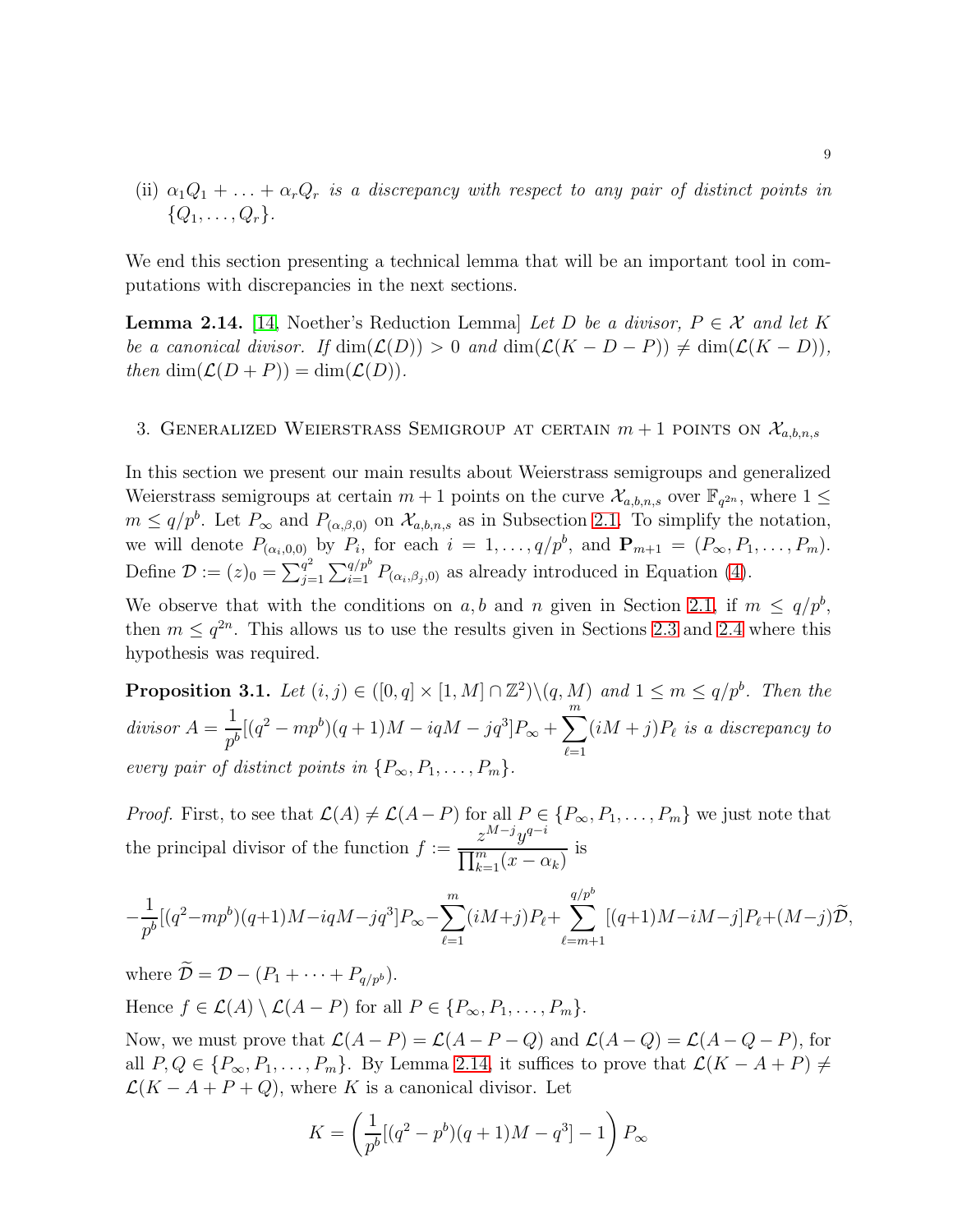be the canonical divisor given in Lemma [2.3.](#page-3-2) Then, we have that

$$
K + P + Q - A = \left(\frac{1}{p^b}[(q^2 - p^b)(q+1)M - q^3] - 1\right)P_{\infty} + P + Q
$$
  

$$
-\frac{1}{p^b}[(q^2 - mp^b)(q+1)M - iqM - jq^3]P_{\infty} - \sum_{\ell=1}^m (iM + j)P_{\ell}
$$
  

$$
= [(m-1)(q+1)M + i\frac{q}{p^b}M + (j-1)\frac{q^3}{p^b} - 1]P_{\infty} + P + Q - \sum_{\ell=1}^m (iM + j)P_{\ell}.
$$

If  $P_{\infty} \in \{P, Q\}$  then we can assume without loss of generality that  $P = P_{\infty}$  and  $Q = P_1$ . Thus,

$$
K + P + Q - A = [(m-1)(q+1)M + i\frac{q}{p^{b}}M + (j-1)\frac{q^{3}}{p^{b}}]P_{\infty} - (iM + j - 1)P_{1} - \sum_{\ell=2}^{m} (iM + j)P_{\ell}
$$

and we have that  $z^{j-1}y^{i}(x-\alpha_2)\cdots(x-\alpha_m) \in \mathcal{L}(K+P+Q-A) \setminus \mathcal{L}(K+Q-A).$ If  $P_{\infty} \notin \{P, Q\}$ , we can suppose that  $P = P_1$  and  $Q = P_2$ . In this case, we have

$$
K+P+Q-A = [(m-1)(q+1)M+i\frac{q}{p^b}M+(j-1)\frac{q^3}{p^b}-1]P_{\infty}-(iM+j-1)P_1-(iM+j-1)P_2-\sum_{\ell=3}^m(iM+j)P_{\ell}
$$

and 
$$
z^{j-1}y^{i}(x-\alpha_3)\cdots(x-\alpha_m) \in \mathcal{L}(K+P+Q-A) \setminus \mathcal{L}(K+Q-A).
$$
  
So,  $\mathcal{L}(K+P+Q-A) \neq \mathcal{L}(K+Q-A)$  and be Lence 2.14, we can

So,  $\mathcal{L}(K + P + Q - A) \neq \mathcal{L}(K + Q - A)$  and, by Lemma [2.14,](#page-8-0) we can conclude that  $\mathcal{L}(A-P) = \mathcal{L}(A-P-Q).$ 

Therefore, A is a discrepancy with respect to P and Q for any two distinct points  $P, Q \in \{P_{\infty}, P_1, \ldots, P_m\}$ .  ${P_\infty, P_1, \ldots, P_m}.$ 

Our next aim is to compute explicitly the absolute and relative maximal elements in generalized Weierstrass semigroups of  $\mathcal{X}_{a,b,n,s}$  at  $(m+1)$ -tuples of rational points, where  $1 \leq m \leq q/p^b$ . To do so, we observe that from Section [2.1](#page-2-0) and Section [2.4](#page-5-1) one has

<span id="page-9-0"></span>(12) 
$$
\mathcal{C}_{m+1} = \{ \boldsymbol{\beta} \in \mathbb{Z}^{m+1} : 0 \leq \beta_i < (q+1)M \text{ for } i = 2, ..., m+1 \},\
$$

and  $\Theta_{m+1}$  is generated by the  $(m+1)$ -tuples

<span id="page-9-2"></span>(13) 
$$
\boldsymbol{\eta}^i = (0, \ldots, 0, -(q+1)M, \underbrace{(q+1)M}_{i\text{-th entry}}, 0, \ldots, 0) \in \mathbb{Z}^{m+1} \text{ for } i = 2, \ldots, m+1.
$$

For  $(i, j) \in ([0, q] \times [1, M] \cap \mathbb{Z}^2) \setminus (q, M)$  define

<span id="page-9-1"></span>(14) 
$$
\mathbf{\alpha}^{i,j,m} := \left(\frac{1}{p^b}[(q^2 - mp^b)(q+1)M - iqM - jq^3], iM + j, \dots, iM + j\right) \in \mathbb{Z}^{m+1}.
$$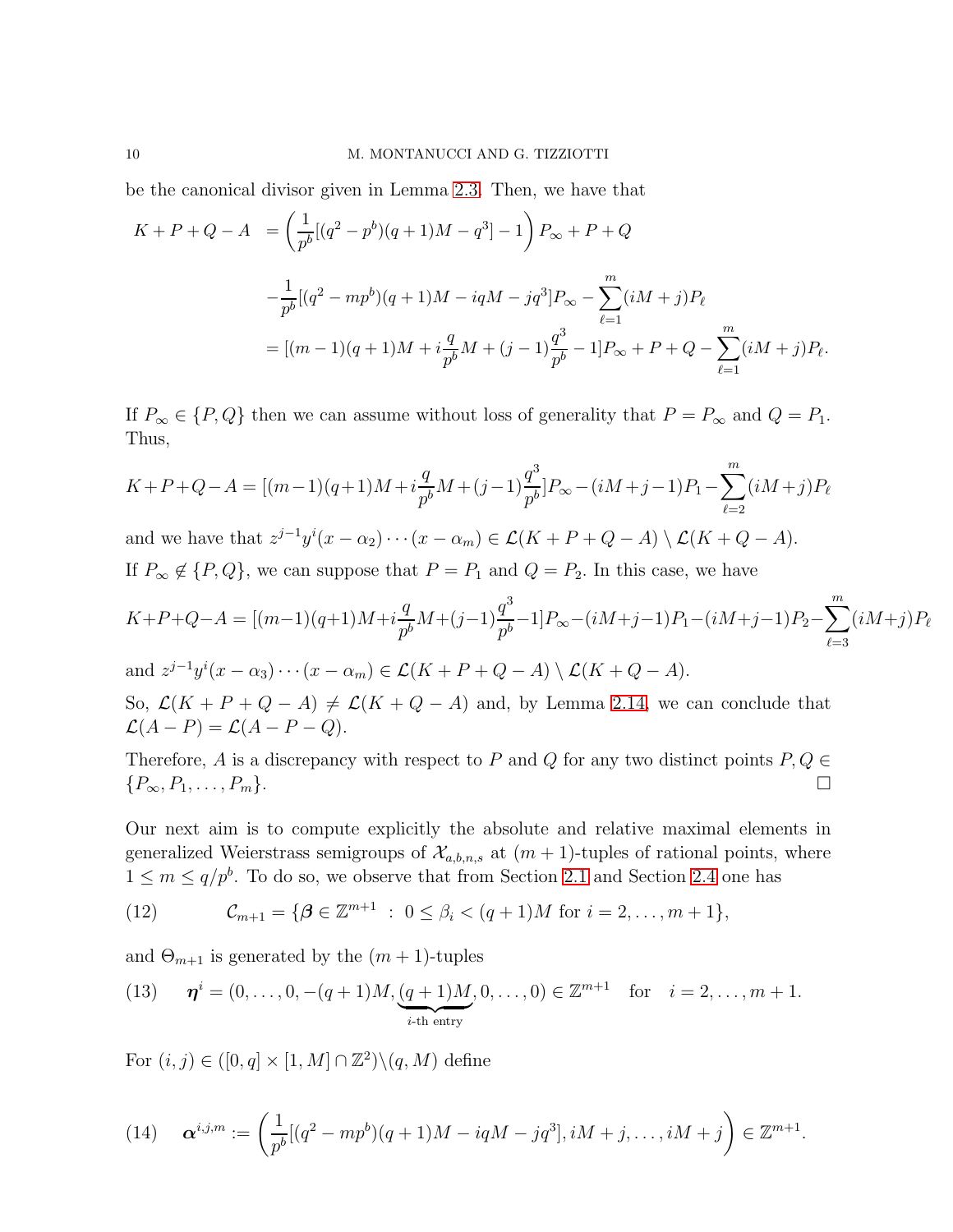Note that when writing  $\boldsymbol{\alpha}^{i,j,m} = (\alpha_0^{i,j,m})$  $\alpha_1^{i,j,m},\alpha_1^{i,j,m}$  $a_1^{i,j,m}, \ldots, a_m^{i,j,m}$  one has  $\alpha_0^{i,j,m} = \alpha_0^{i,j,m-1} - (q +$ 1)*M*, for all  $m \geq 2$ .

<span id="page-10-0"></span>**Lemma 3.2.** Let 
$$
\alpha^{i,j,m} = (\alpha_0^{i,j,m}, \alpha_1^{i,j,m}, \dots, \alpha_m^{i,j,m})
$$
 be as above with  $m \ge 2$ . Then  
\n
$$
\nabla_1^m (\alpha_0^{i,j,m}, \alpha_1^{i,j,m} - 1 + (q+1)M, \dots, \alpha_{m-1}^{i,j,m} - 1 + (q+1)M, \alpha_m^{i,j,m} - 1) = \emptyset.
$$

*Proof.* Let  $\bar{\boldsymbol{\alpha}} = (\alpha_0^{i,j,m})$  $\alpha_0^{i,j,m}, \alpha_1^{i,j,m} + (q+1)M, \ldots, \alpha_{m-1}^{i,j,m} + (q+1)M, \alpha_m^{i,j,m}$  and  $D_{\bar{\mathbf{\alpha}}} = \alpha_0^{i,j,m} P_{\infty} +$  $(\alpha_1^{i,j,m} + (q+1)M)P_1 + \ldots + (\alpha_{m-1}^{i,j,m} + (q+1)M)P_{m-1} + \alpha_m^{i,j,m}P_m$ . In view of Proposition [2.4\(](#page-5-2)2), it is sufficient to prove that

$$
\ell\left(D_{\bar{\boldsymbol{\alpha}}}-(P_1+\ldots+P_m)\right)=\ell\left(D_{\bar{\boldsymbol{\alpha}}}-\left(P_{\infty}+P_1+\ldots+P_m\right)\right).
$$

Equivalently, by Lemma [2.14,](#page-8-0) let us show that

$$
\mathcal{L}(K - D_{\bar{\alpha}} + P_1 + \dots + P_m) \neq \mathcal{L}(K - D_{\bar{\alpha}} + P_{\infty} + P_1 + \dots + P_m)
$$
  
where K as before denotes the canonical divisor  $K = \left(\frac{1}{p^b}[(q^2 - p^b)(q + 1)M - q^3] - 1\right)P_{\infty}$   
given in Lemma 2.3.

Hence

$$
K - D_{\bar{\alpha}} + P_{\infty} + P_1 + \ldots + P_m = \left( (m - 1)(q + 1)M + i\frac{qM}{p^b} + (j - 1)\frac{q^3}{p^b} \right) P_{\infty}
$$
  
- 
$$
\sum_{k=1}^{m-1} [iM + (j - 1) + (q + 1)M]P_k - (iM + j - 1)P_m.
$$

 $\overline{2}$ 

Let  $f := z^{j-1}y^{i}(x - \alpha_1)...(x - \alpha_{m-1})$ . Thus

$$
(f) = (j - 1)P_1 + \dots + (j - 1)P_{q/p^b} - (j - 1)\frac{q^3}{p^b}P_{\infty}
$$
  
+iMP\_1 + \dots + iMP\_{q/p^b} - i\frac{q}{p^b}MP\_{\infty}  
+ (q + 1)MP\_1 + \dots + (q + 1)MP\_{m-1} - (m - 1)(q + 1)MP\_{\infty}  
= \sum\_{k=1}^{m-1} [iM + (j - 1) + (q + 1)M]P\_k + (iM + j - 1)P\_m  
+ \sum\_{k=m+1}^{q/p^b} (iM + j - 1)P\_k - ((m - 1)(q + 1)M + i\frac{qM}{p^b} + (j - 1)\frac{q^3}{p^b})P\_{\infty}.

So,  $f \in \mathcal{L}(K - D_{\bar{\alpha}} + P_{\infty} + P_1 + \ldots + P_m) \setminus \mathcal{L}(K - D_{\bar{\alpha}} + P_1 + \ldots + P_m)$ , and the proof is complete.  $\Box$ complete.

We are now ready to give an explicit description for the absolute and the relative maximal elements of  $\widehat{H}(\mathbf{P}_{m+1})$  in the region  $\mathcal{C}_{m+1}$  given in Equation [\(12\)](#page-9-0).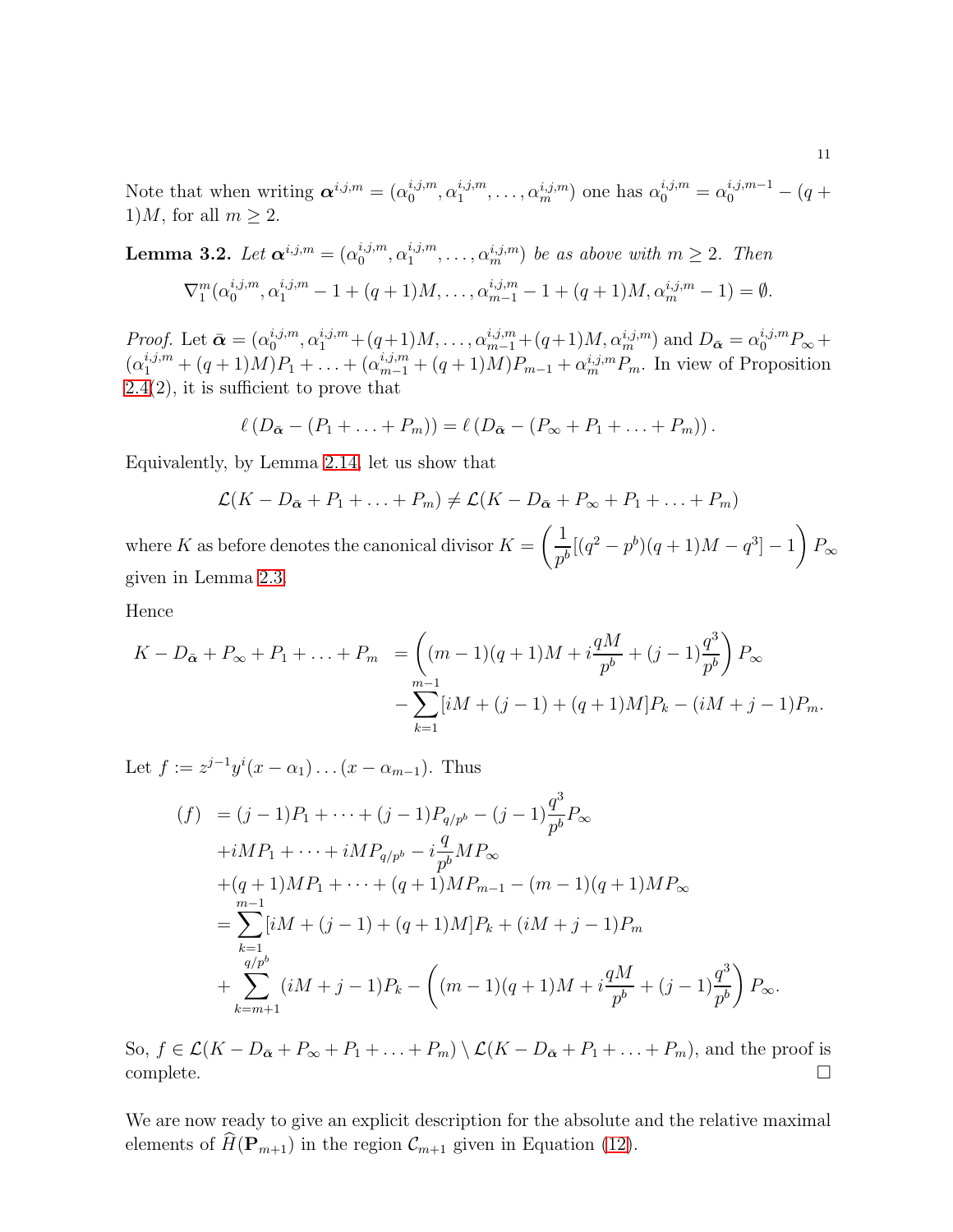**Theorem 3.3.** Let  $1 \leq m \leq q/p^b$ ,  $P_{m+1} = (P_{\infty}, P_1, \ldots, P_m)$ , and  $S_{m+1}$  be as above. Then

$$
\widehat{\Gamma}(\mathbf{P}_{m+1}) \cap \mathcal{C}_{m+1} = \widehat{S}_{m+1} \cup \{\mathbf{0}\},\
$$

where  $\widehat{S}_{m+1}$  is the set of all  $\alpha^{i,j,m}$  as in [\(14\)](#page-9-1).

*Proof.* It follows from Propositions [2.13](#page-7-0) and [3.1](#page-8-1) that  $\widehat{S}_{m+1} \subseteq \widehat{\Gamma}(\mathbf{P}_{m+1}) \cap \mathcal{C}_{m+1}$ . To prove the reverse inclusion we will use induction on m.

First, for  $m = 1$  if  $(\lambda, \mu) \in \widehat{\Gamma}(\mathbf{P}_2) \cap C_2$ , then  $\mu < (q+1)M$  and so  $\mu = iM + j$ , for some  $(i, j) \in ([0, q] \times [1, M] \cap \mathbb{Z}^2) \setminus (q, M)$ . Now, by Propositions [2.13](#page-7-0) and [3.1,](#page-8-1) we have that  $\left(\frac{1}{\tau}\right)$  $\frac{1}{p^b}[(q^2 - mp^b)(q+1)M - iqM - jq^3], iM + j$ )  $\in \Gamma(\mathbf{P}_2) \cap C_2$  and the results follows from Proposition [2.6.](#page-6-0)

Let now  $m \geq 2$  and suppose that  $\Gamma(\mathbf{P}_{k+1}) \cap C_{k+1} = S_{k+1}$  for  $k = 1, ..., m-1$ . Recall that, when writing  $\boldsymbol{\alpha}^{i,j,m} = (\alpha_0^{i,j,m})$  $\alpha_1^{i,j,m},\alpha_1^{i,j,m}$  $\alpha_1^{i,j,m}, \ldots, \alpha_m^{i,j,m}$ , we have  $\alpha_0^{i,j,m} = \alpha_0^{i,j,m-1} - (q+1)M$ . Given  $\boldsymbol{\alpha} = (\alpha_0, \alpha_1, \dots, \alpha_m) \in \Gamma(\mathbf{P}_{m+1}) \cap \mathcal{C}_{m+1}$ , let  $D_{\boldsymbol{\alpha}} = \alpha_0 P_{\infty} + \alpha_1 P_1 \dots + \alpha_m P_m$  and let us consider  $\tilde{t} := \min\{t \in \mathbb{N} : \alpha_0 + t(q+1)M \geq 0\}$ . Observe that, by Proposition [2.6,](#page-6-0)  $\ell(D_{\alpha}) \geq 1$ , and thus  $|\alpha| = \deg(D_{\alpha}) \geq 0$ . In addition,  $\alpha \in C_{m+1}$  and hence  $\alpha_0 \geq$  $-\sum_{j=1}^m \alpha_j \ge -m((q+1)M-1)$ . So  $\alpha_0 + m(q+1)M \ge 0$ , which shows that  $1 \le \tilde{t} \le m$ . We distinguish two cases.

• If  $1 \leq \tilde{t} \leq m-1$ , we have  $2 \leq m+1-\tilde{t} \leq m$ . Without loss of generality, assume that  $\alpha_1 = \min_{1 \leq k \leq m} {\alpha_k}$ . Hence Theorem [2.8](#page-7-1) and Equation [\(13\)](#page-9-2) lead to  $\alpha' = (\alpha_0 + \tilde{t}(q+1)M, \alpha_1, \ldots, \alpha_{m-\tilde{t}}, \alpha_{m-\tilde{t}+1} - (q+1)M, \ldots, \alpha_m - (q+1)M) \in \widehat{H}(\mathbf{P}_{m+1}).$ 

Since  $0 \leq \alpha_k \leq (q+1)M$  for  $k = 1, \ldots, m$ , we get

$$
\boldsymbol{\beta} = \text{lub}(\boldsymbol{\alpha}', \mathbf{0}) = (\alpha_0 + \tilde{t}(q+1)M, \alpha_1, \dots, \alpha_{m-\tilde{t}}, 0, \dots, 0) \in \widehat{H}(\mathbf{P}_{m+1-\tilde{t}}).
$$

In particular,  $\nabla_2^{m+1-\tilde{t}}(\boldsymbol{\beta}) \neq \emptyset$ . From the induction hypothesis, there exists  $\boldsymbol{\alpha}^{i,j,m+1-\tilde{t}} \in$  $\widehat{S}_{m+1-\tilde{t}}$  such that  $\boldsymbol{\alpha}^{i,j,m+1-\tilde{t}} \in \nabla_2^{m+1-\tilde{t}}(\boldsymbol{\beta})$ . As  $\alpha_0^{i,j,m} = \alpha_0^{i,j,m-\tilde{t}} - \tilde{t}(q+1)M$  and  $\alpha_1 =$  $iM + j \leq \alpha_k$  for  $k = 2, \ldots, m$ , it follows that  $\boldsymbol{\alpha}^{i,j,m} \in \nabla_2^m(\boldsymbol{\alpha})$ . Therefore,  $\boldsymbol{\alpha} = \boldsymbol{\alpha}^{i,j,m}$  by Proposition [2.6,](#page-6-0) since  $\alpha \in \Gamma(\mathbf{P}_m)$ .

• If  $\tilde{t} = m$ , by using a similar argument, we obtain  $\alpha_0 + m(q+1)M \in H(P_\infty)$  $\langle \frac{q}{p^l}$  $\frac{q}{p^b}M, \frac{q^3}{p^b}$  $\frac{q^o}{p^b}$ ,  $(q+1)M$ ). As  $\alpha_0 + m(q+1)M < (q+1)M$ , we have either  $\alpha_0 + m(q+1)M = 0$ or  $\alpha_0 + m(q+1)M = \lambda$  $qM$  $\frac{\partial}{\partial p^b} + \eta$  $q^3$  $\frac{q}{p^b}$ , for some integers  $\lambda, \eta \geq 0$ .

If  $\alpha_0 + m(q+1)M = 0$  then  $\alpha_0 = -m(q+1)M$ , which is a contradiction since  $\alpha_0 \geq$  $-m((q+1)M-1) > -m(q+1)M$ .

In the other case, we can write  $\alpha_0 + m(q+1)M = (q - i)$  $qM$  $\frac{p^{h}}{p^{b}} + (M - j)$  $q^3$  $\frac{q}{p^b} =$ 1  $\frac{1}{p^b}[q^2(q+$  $1)M - iqM - jq<sup>3</sup>$  for some  $(i, j) \in ([0, q] \times [1, M] \cap \mathbb{Z}^2) \setminus (q, M)$ . So, we have that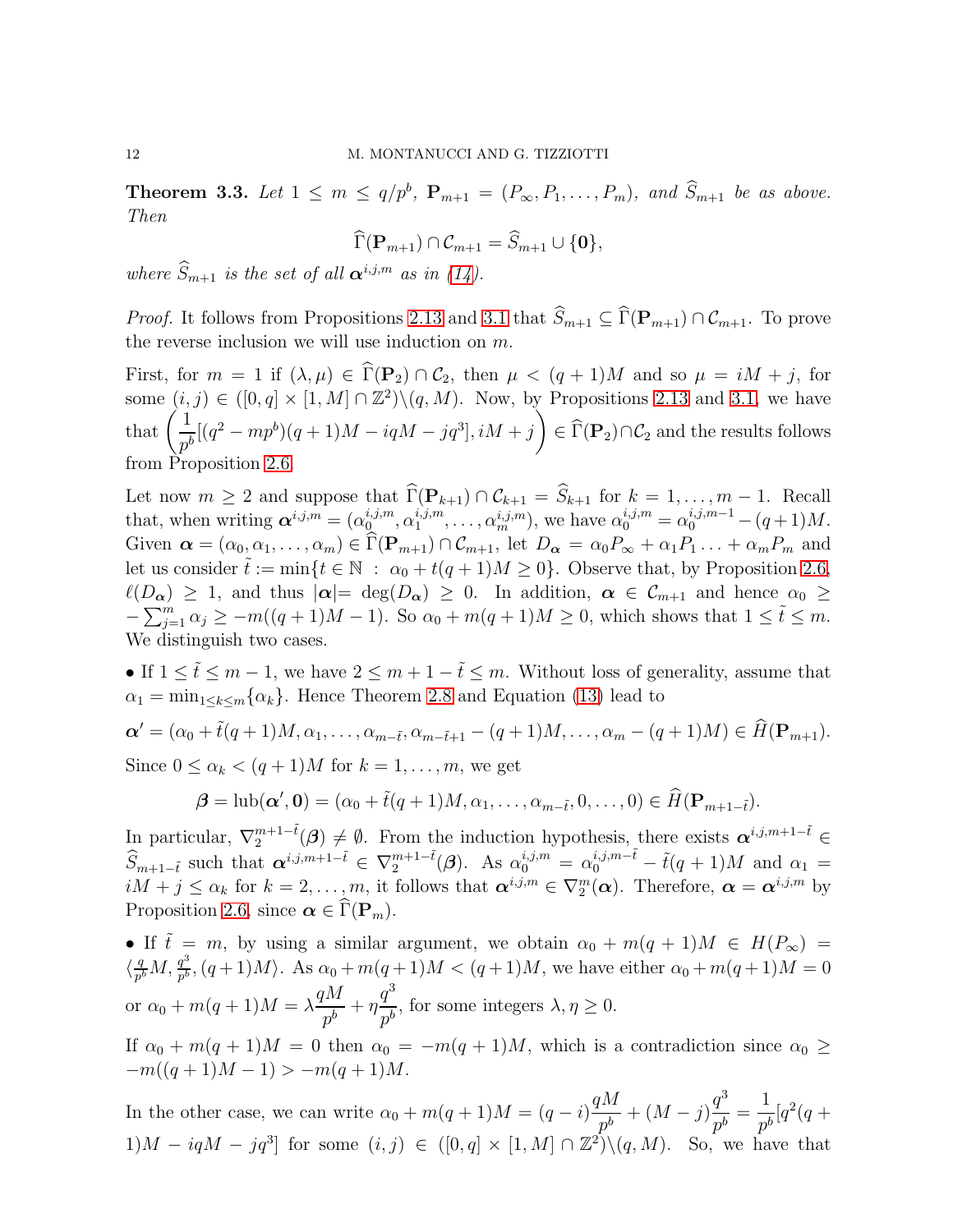$\alpha_0 =$ 1  $\frac{1}{p^b}[(q^2 - mp^b)(q+1)M - iqM - jq^3] = \alpha_0^{i,j,m}$ <sup>*i*,*j*,*m*</sup>. Suppose that  $\boldsymbol{\alpha}$  and  $\boldsymbol{\alpha}^{i,j,m}$  are not comparable in the partial order  $\leq$ . Without loss of generality, we may assume that  $\alpha_m < \alpha_m^{i,j,m}$ . In this way, since  $\alpha_k^{i,j,m} \ge 1$  for all  $k = 1, \ldots, m-1$ , we have that  $\alpha \in$  $\nabla_1(\alpha_0^{i,j,m})$  $\alpha_0^{i,j,m}, \alpha_1^{i,j,m} - 1 + (q+1)M, \ldots, \alpha_{m-1}^{i,j,m} - 1 + (q+1)M, \alpha_m^{i,j,m}$ ). However, by Lemma [3.2,](#page-10-0) we have

$$
\nabla_1(\alpha_0^{i,j,m},\alpha_1^{i,j,m}-1+(q+1)M,\ldots,\alpha_{m-1}^{i,j,m}-1+(q+1)M,\alpha_m^{i,j,m})=\emptyset.
$$

Thus  $\alpha$  and  $\alpha^{i,j,m}$  are comparable with respect to  $\leq$ , which leads to  $\alpha = \alpha^{i,j,m}$  by their absolute maximality.

Therefore,  $\widehat{\Gamma}(\mathbf{P}_{m+1}) \cap \mathcal{C}_{m+1} \subseteq \widehat{S}_{m+1}$  and the proof is complete.

For  $i, j, k_2, \ldots, k_{m+1} \in \mathbb{Z}$ , define

(15) 
$$
\gamma_{k_2,\dots,k_{m+1}}^{i,j,m} := \left( \frac{1}{p^b} [(q^2 - mp^b - p^b(\sum_{\ell=2}^{m+1} k_\ell))(q+1)M - iqM - jq^3], \right. \\ k_2(q+1)M + iM + j, \dots, k_{m+1}(q+1)M + iM + j) \in \mathbb{Z}^{m+1}.
$$

The set of absolute maximal elements in the generalized Weierstrass semigroup  $\widehat{H}(\mathbf{P}_{m+1})$ is presented in the following corollary.

### <span id="page-12-1"></span>Corollary 3.4.

$$
\widehat{\Gamma}(\mathbf{P}_{m+1}) = \{ \gamma_{k_2,\dots,k_{m+1}}^{i,j,m} \in \mathbb{Z}^{m+1} \; ; \; (i,j) \in ([0,q] \times [1,M] \cap \mathbb{Z}^2) \setminus (q,M) \; \text{and} \; k_2,\dots,k_{m+1} \in \mathbb{Z} \}.
$$

Proof. From Theorem [2.8](#page-7-1) we have that

<span id="page-12-0"></span>(16) 
$$
\widehat{\Gamma}(\mathbf{P}_{m+1}) = (\widehat{\Gamma}(\mathbf{P}_{m+1}) \cap \mathcal{C}_{m+1}) + \Theta_{m+1},
$$

where  $\Theta_{m+1} = \Theta_{m+1}(\mathbf{P}_{m+1}) = \{b_2\eta^2 + \ldots + b_m\eta^m \in \mathbb{Z}^{m+1} : b_i \in \mathbb{Z} \text{ for } i = 2, \ldots, m+1\}$ and  $\boldsymbol{\eta}^i = (0,\ldots,0,-(q+1)M,\underbrace{(q+1)M}_{i\text{-th entry}}$  $(0, \ldots, 0) \in \mathbb{Z}^{m+1}$  for  $i = 2, \ldots, m+1$ , as in

[\(13\)](#page-9-2). Hence

$$
\Theta_{m+1} = \left\{ (-b_2(q+1)M, (b_2 - b_3)(q+1)M, (b_3 - b_4)(q+1)M, \dots, (b_m - b_{m+1})(q+1)M, b_{m+1}(q+1)M) \in \mathbb{Z}^{m+1} \; ; \; b_i \in \mathbb{Z} \text{ for } i = 2, \dots, m+1 \right\}
$$
\n
$$
= \left\{ (-\sum_{\ell=2}^{m+1} k_{\ell}(q+1)M, k_2(q+1)M, k_3(q+1)M, \dots, k_{m+1}(q+1)M) \; ; \; k_{\ell} \in \mathbb{Z} \text{ for } \ell = 2, \dots, m+1 \right\}.
$$

By the previous theorem we have that  $\widehat{\Gamma}(\mathbf{P}_{m+1}) \cap \mathcal{C}_{m+1} = \widehat{S}_{m+1} \cup \{\mathbf{0}\}$ , where  $\widehat{S}_{m+1}$  is the set of all  $\alpha^{i,j,m}$  as in [\(14\)](#page-9-1). So, the result follows from Equality [\(16\)](#page-12-0) above.

In the following corollary we determine the minimal generating set of the Weierstrass semigroup  $H(\mathbf{P}_{m+1})$ .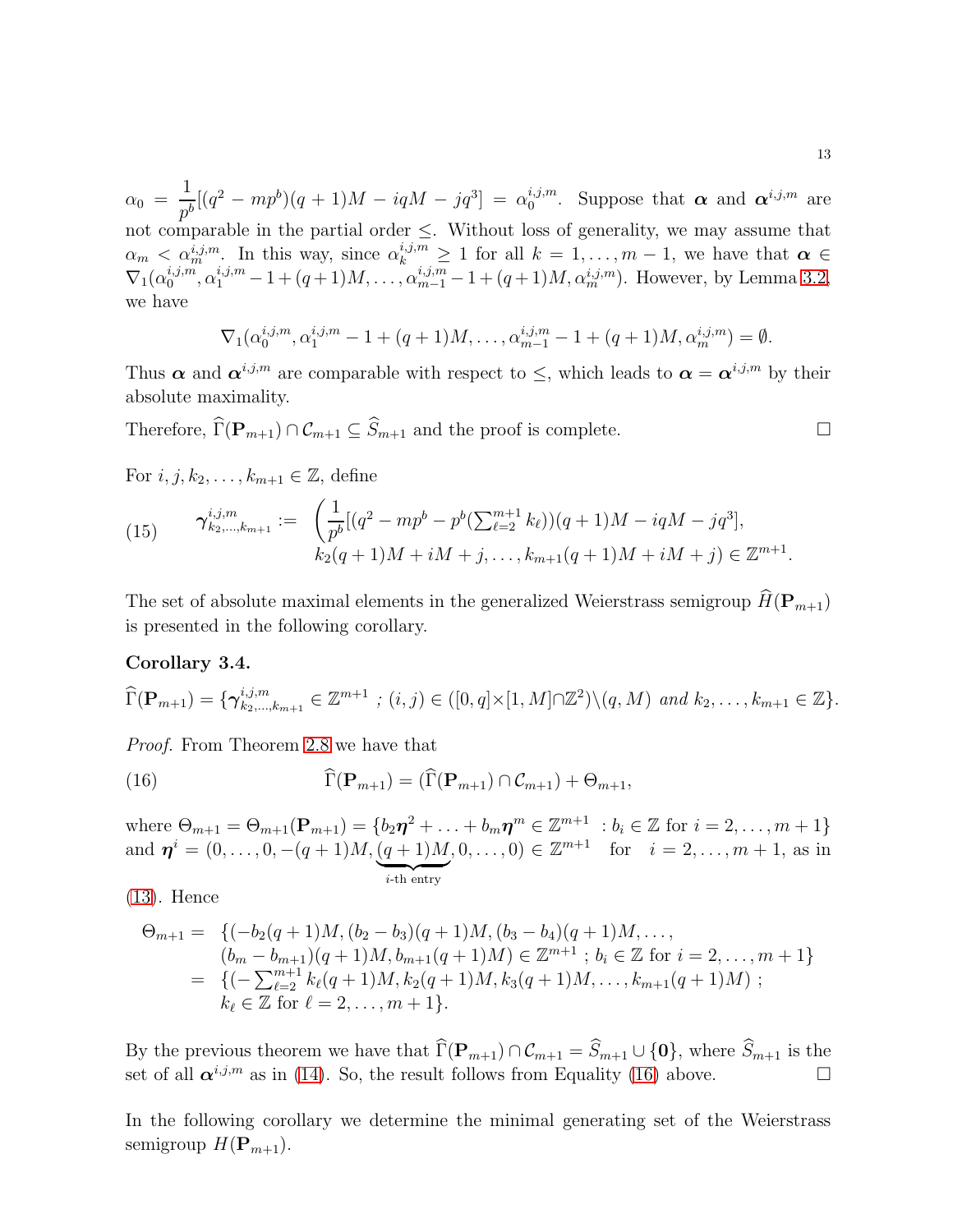Corollary 3.5. Let  $i, j, k_2, \ldots, k_{m+1}$  and  $\gamma_{k_2, \ldots, k_m}^{i, j, m}$  $\sum_{k_2,...,k_{m+1}}^{i,j,m}$  be as above. Then,  $\Gamma(\mathbf{P}_{m+1})$  is the set of all  $\gamma^{i,j,m}_{k_2,\dots}$  $a_{k_2,...,k_{m+1}}^{i,j,m} \in \mathbb{N}_0^{m+1}$ .

*Proof.* The result follows directly from Remark [2.9](#page-7-2) and Corollary [3.4.](#page-12-1)

**Theorem 3.6.** Let  $1 \leq m \leq q/p^b$ . Let

$$
\boldsymbol{\beta}^{0,0,m} = ((m-1)(q+1)M,0,\ldots,0) \in \mathbb{Z}^{m+1}
$$

and for  $(i, j) \in ([0, q] \times [1, M] \cap \mathbb{Z}^2) \setminus (q, M)$ , let

$$
\beta^{i,j,m} := \left(\frac{1}{p^b}[(q^2 - p^b)(q+1)M - iqM - jq^3], iM + j, \dots, iM + j\right) \in \mathbb{Z}^{m+1}.
$$

Then

 $\widehat{\Lambda}(\mathbf{P}_{m+1}) \cap \mathcal{C}_{m+1} = \{ \boldsymbol{\beta}^{i,j,m} \ : (i,j) \in ([0,q] \times [1,M] \cap \mathbb{Z}^2) \setminus (q,M) \} \cup \{ \boldsymbol{\beta}^{0,0,m} \}.$ 

*Proof.* If  $m = 1$ , then the result follows from the previous theorem. Therefore, we can suppose  $m \ge 2$ . Let  $R_{m+1} = \{ \boldsymbol{\beta}^{i,j,m} : (i,j) \in ([0,q] \times [1,M] \cap \mathbb{Z}^2) \setminus (q,M) \} \cup \{ \boldsymbol{\beta}^{0,0,m} \}.$  Let us prove that  $R_{m+1} \subseteq \widehat{\Lambda}(\mathbf{P}_{m+1}) \cap \mathcal{C}_{m+1}$ . Note that  $R_{m+1} \subseteq C_{m+1}$ , since  $(i, j) \in ([0, q] \times$ [1, M]. To prove that  $R_{m+1} \subseteq \widehat{\Lambda}(\mathbf{P}_{m+1}),$  by Proposition [2.12](#page-7-3) (3), it is sufficient to prove that the divisor  $D = D_{\beta^{i,j,m}-1+\mathbf{e}_1+\mathbf{e}_k}$ , with  $(i,j) \in (([0,q] \times [1,M] \cap \mathbb{Z}^2) \setminus (q,M)) \cup \{(0,0)\},$ is a discrepancy with respect to  $P_{\infty}$  and  $P_k$  for any  $k = 1, ..., m$ .

First, suppose  $(i, j) \neq (0, 0)$ . Thus

$$
D = \frac{1}{p^b} [(q^2 - p^b)(q+1)M - iqM - jq^3]P_{\infty} + (iM + j)P_k + \sum_{\substack{\ell=1 \\ \ell \neq k}}^m (iM + j - 1)P_{\ell}.
$$

Let  $\mathcal{D} := \sum_{j=1}^{q^2}$  $_{j=1}^{q^2} \sum_{i=1}^{q/p^b} P_{(\alpha_i,\beta_j,0)}$  (as above). Since,

$$
\left(\frac{z^{M-j}y^{q-i}}{x-\alpha_k}\right) = -\frac{1}{p^b}[(q^2-p^b)(q+1)M - iqM - jq^3]P_{\infty} - (iM+j)P_k
$$

$$
+(M-j)(D-P_k) + (q-i)M\sum_{\substack{\ell=1\\ \ell \neq k}}^m P_\ell,
$$

we have that  $\frac{z^{M-j}y^{q-i}}{z^M}$  $x - \alpha_k$  $\in \mathcal{L}(D) \setminus \mathcal{L}(D - P_k).$ 

Now, we must prove that  $\mathcal{L}(D - P_{\infty}) = \mathcal{L}(D - P_{\infty} - P_{k})$ . By Lemma [2.14,](#page-8-0) it suffices to prove that  $\mathcal{L}(K - D + P_{\infty} + P_k) \neq \mathcal{L}(K - D + P_{\infty})$ , where K is the canonical divisor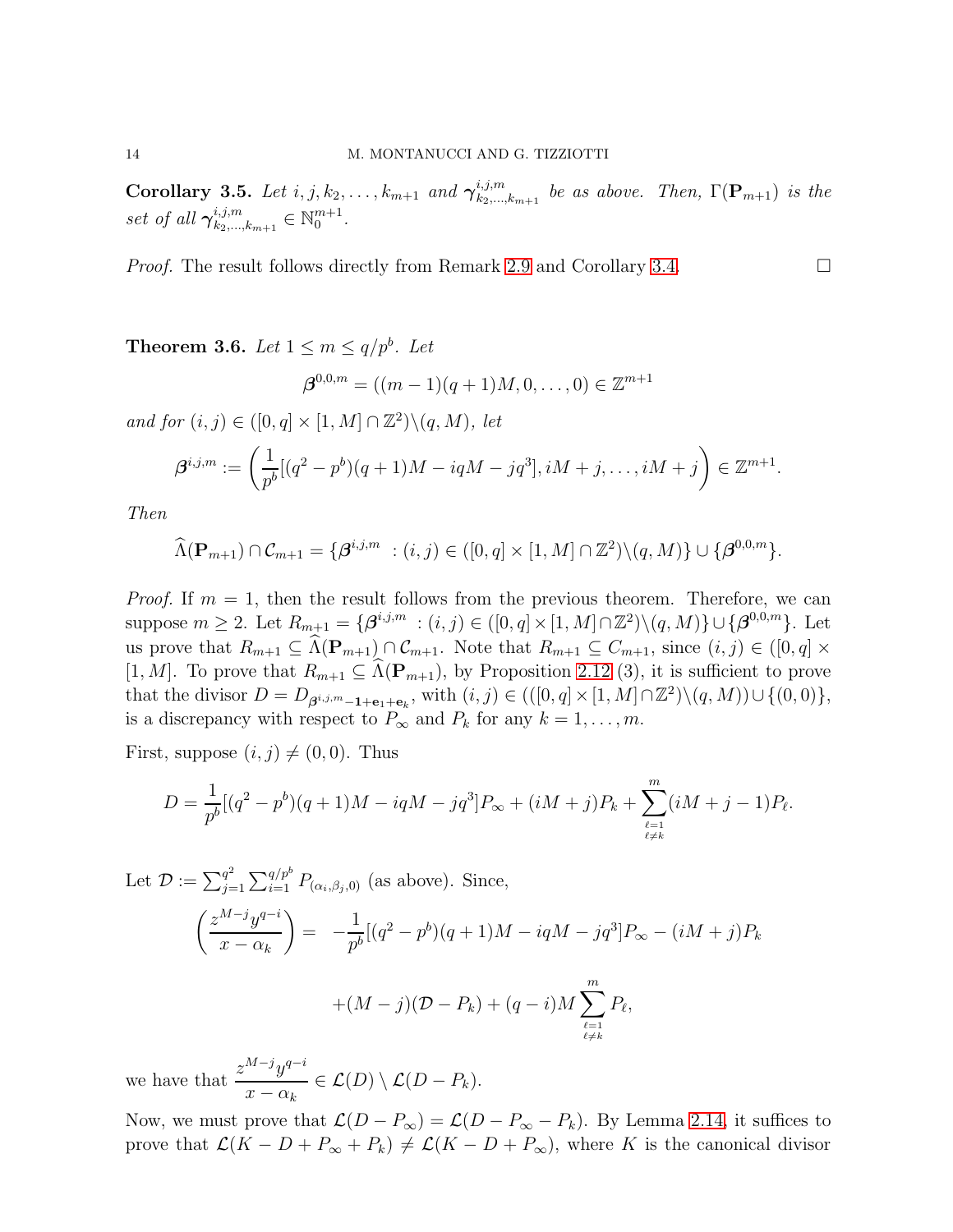$$
K = \left(\frac{1}{p^b}[(q^2 - p^b)(q+1)M - q^3] - 1\right)P_{\infty}.
$$
 Note that  

$$
K - D + P_{\infty} + P_k = \frac{1}{p^b}(iqM + (j-1)q^3)P_{\infty} - \sum_{\ell=1}^m(iM + j - 1)P_{\ell}.
$$

Thus,  $z^{j-1}y^i \in \mathcal{L}(K-D+P_\infty+P_k) \setminus \mathcal{L}(K-D+P_\infty)$ , and it follows that D is discrepancy with respect to  $P_{\infty}$  and  $P_k$  for any  $k = 1, ..., m$ .

Therefore, to conclude that  $R_{m+1} \subseteq \widehat{\Lambda}(\mathbf{P}_{m+1}) \cap C_{m+1}$ , it remains to verify that  $\boldsymbol{\beta}^{0,0,m} \in \Lambda$  $\Lambda(\mathbf{P}_{m+1}).$ 

For  $(i, j) = (0, 0)$ , we have  $D = (m - 1)(q + 1)MP_{\infty}$  –  $\sum_{i=1}^{m}$  $\ell = 1$  $\ell \neq k$  $P_{\ell}$ . Again, we will prove that  $\mathcal{L}(D) \neq \mathcal{L}(D - P_k)$  and  $\mathcal{L}(K - D + P_\infty) \neq \mathcal{L}(K - D + P_\infty + P_k).$ Note that  $\prod^m$  $\ell=1$ <br> $\ell \neq k$  $(x - \alpha_{\ell}) \in \mathcal{L}(D) \setminus \mathcal{L}(D - P_{k})$ . Moreover, since  $K - D + P_k + P_\infty =$ 1  $\frac{1}{p^b}[(q^2 - mp^b)(q+1)M - q^3]P_{\infty} + \sum_{\ell=1}^m$  $_{\ell=1}$  $P_{\ell}$ ,

we get  $z^{M-1}y^q$  $(x - \alpha_1) \dots (x - \alpha_m)$  $\in \mathcal{L}(K - D + P_k + P_\infty) \setminus \mathcal{L}(K - D + P_\infty).$ 

Therefore, we conclude that  $R_{m+1} \subseteq \widehat{\Lambda}(\mathbf{P}_{m+1}) \cap \mathcal{C}_{m+1}$ .

Now, let  $\beta \in \widehat{\Lambda}(\mathbf{P}_{m+1}) \cap \mathcal{C}_{m+1}$ . Since  $\beta \in \widehat{\Lambda}(\mathbf{P}_{m+1})$ , from definition we have that  $\nabla_k^{m+1}(\boldsymbol{\beta}) \neq \emptyset$  for any  $k \in I$ . So, there exists an absolute maximal element  $\boldsymbol{\alpha}^{i,j,m} \in$  $\nabla_2^{m+1}(\boldsymbol{\beta})$ , where  $\boldsymbol{\alpha}^{i,j,m}$  is given in [\(14\)](#page-9-1). Thus  $\beta_2 = iM + j$  and  $\beta_3 \geq iM + j$ . Similarly, there exists an absolute maximal element  $\boldsymbol{\alpha}^{i',j',m} \in \nabla_{3}^{m+1}(\boldsymbol{\beta})$ , and thus  $\beta_3 = i'M + j'$ and  $\beta_2 \geq i'M + j'$ . Hence  $iM + j = i'M + j'$ , and therefore  $(i, j) = (i', j')$ . Proceeding in the same way with pairs of the remaining indexes, we conclude that there exists an absolute maximal element  $\boldsymbol{\alpha}^{i,j,m} \in \bigcap_{k=2}^{m+1} \nabla_k^{m+1}$  $\binom{m+1}{k}$  and, in particular, we can conclude that  $\beta_k = iM + j$  for  $k = 2, \ldots, m + 1$ . As  $\beta \in \Lambda(\mathbf{P}_{m+1})$ , it follows that  $\beta \neq \alpha^{i,j,m}$  and thus  $\beta_1 \geq \alpha_1^{i,j,m}$ . Hence, for each  $\beta \in \widehat{\Lambda}(\mathbf{P}_{m+1}) \cap C(\mathbf{P}_{m+1}),$  there exists a unique  $\alpha^{i,j,m} \in \widehat{\Gamma}(\mathbf{P}_{m+1}) \cap \mathcal{C}_{m+1}$  such that  $\alpha^{i,j,m} \in \nabla_{I\setminus\{1\}}(\boldsymbol{\beta})$ . Therefore,  $\#(\widehat{\Gamma}(\mathbf{P}_{m+1}) \cap \mathcal{C}_{m+1}) \geq \#(\widehat{\Lambda}(\mathbf{P}_{m+1}) \cap \mathcal{C}_{m+1}).$  As  $\#R_{m+1} = \#(\widehat{\Gamma}(\mathbf{P}_{m+1}) \cap \mathcal{C}_{m+1})$  and  $R_{m+1} \subseteq \widehat{\Lambda}(\mathbf{P}_{m+1}) \cap \mathcal{C}_{m+1}$ , we have  $\widehat{\Lambda}(\mathbf{P}_{m+1}) \cap \mathcal{C}_{m+1} = R_{m+1}$ , which proves the result.  $\square$ 

Now, for  $i, j, k_2, \ldots, k_{m+1} \in \mathbb{Z}$ , define

$$
\delta^{i,j}_{k_2,\dots,k_{m+1}} := \begin{cases} \frac{1}{p^b} [(q^2 - p^b(1 + \sum_{\ell=2}^{m+1} k_\ell))(q+1)M - iqM - jq^3], \\ k_2(q+1)M + iM + j, \dots, k_{m+1}(q+1)M + iM + j) \in \mathbb{Z}^{m+1}, \end{cases}
$$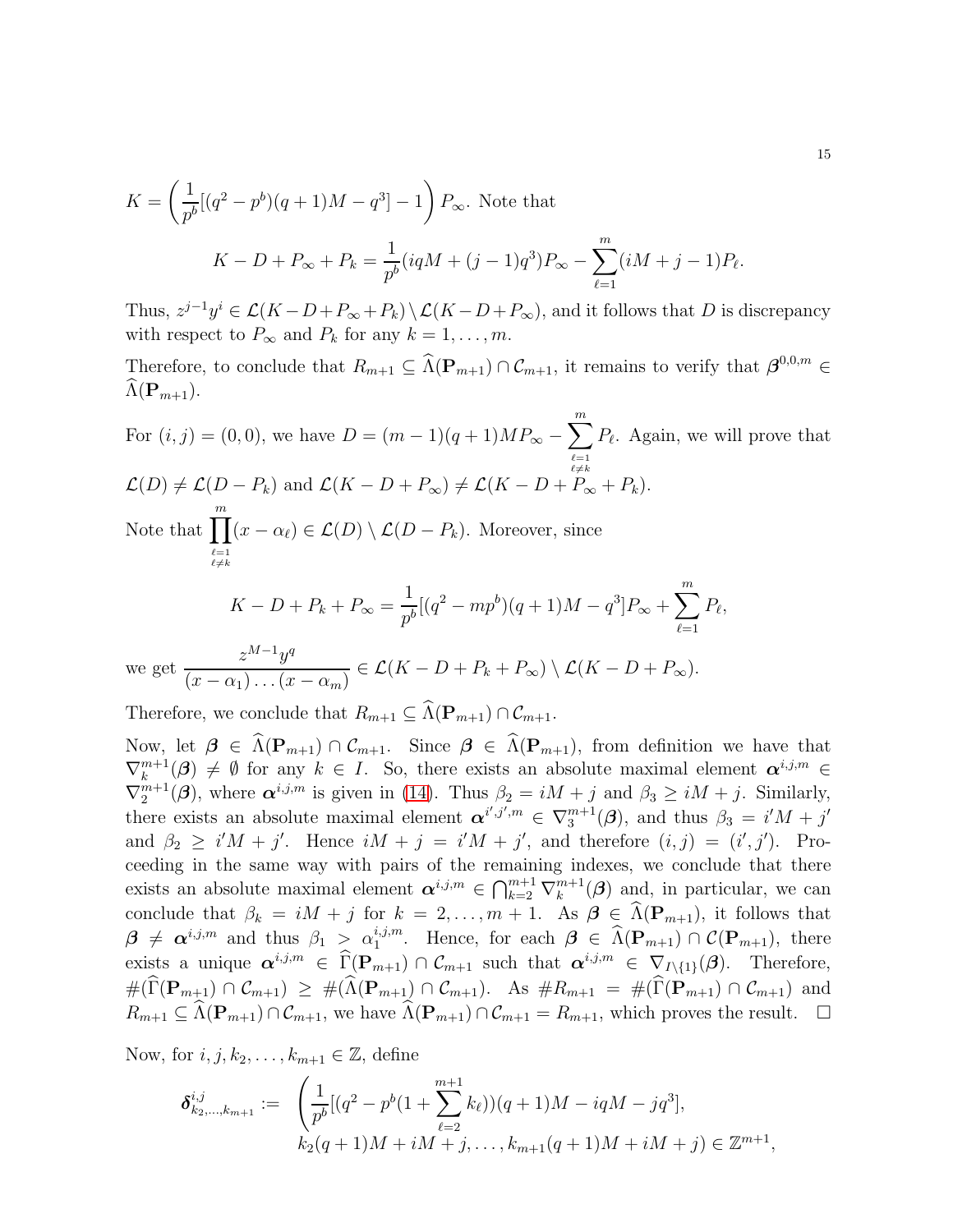and

$$
\boldsymbol{\lambda}_{k_2,\ldots,k_{m+1}} := \left( (m-1-\sum_{\ell=2}^{m+1} k_\ell)(q+1)M, k_2(q+1)M, \ldots, k_{m+1}(q+1)M \right) \in \mathbb{Z}^{m+1}.
$$

Note that, if  $(i, j) \in ([0, q] \times [1, M]$ , then  $k(q + 1)M + iM + j \ge 0$  if and only if  $k \ge 0$ .

From the previous result and Theorem [2.8](#page-7-1) we get the set of relative maximal elements in the generalized Weierstrass semigroup  $H(\mathbf{P}_{m+1})$ .

<span id="page-15-0"></span>Corollary 3.7. Let  $\delta_{k_2}^{i,j}$  $\lambda_{k_{2},...,k_{m+1}}^{i,j}$  and  $\boldsymbol{\lambda}_{k_{2},...,k_{m+1}}$  be as above. Then

$$
\widehat{\Lambda}(\mathbf{P}_{m+1}) = \{ \delta_{k_2,\dots,k_{m+1}}^{i,j} \in \mathbb{Z}^{m+1} \; ; \; (i,j) \in ([0,q] \times [1,M] \cap \mathbb{Z}^2) \setminus (q,M) \; , \; k_2,\dots,k_{m+1} \in \mathbb{Z} \} \n\bigcup \{ \lambda_{k_2,\dots,k_{m+1}} \in \mathbb{Z}^{m+1} \; ; \; k_2,\dots,k_{m+1} \in \mathbb{Z} \}.
$$

By Theorem [2.10](#page-7-4) we have that the gaps and pure gaps of  $H(\mathbf{P}_{m+1})$  can be obtained from elements in the set  $\Lambda(\mathbf{P}_{m+1})$ . Since  $\Lambda(\mathbf{P}_{m+1}) = \Lambda(\mathbf{P}_{m+1}) \cap \mathbb{N}_0^m$ , using the previous result we have the following.

<span id="page-15-1"></span>Corollary 3.8. Let  $\delta_{k_2}^{i,j}$  $x_{k_1,k_2,...,k_{m+1}}^{i,j}$  and  $\lambda_{k_2,...,k_{m+1}}$  be as above and let  $\tau_{(i,j)} := \lfloor (q^3(M-j) + 1) \rfloor$  $qM(q - i) - p^{b}(q + 1)M)/p^{b}(q + 1)M$ . Then

$$
\Lambda(\mathbf{P}_{m+1}) = \{ \delta_{k_2,\ldots,k_{m+1}}^{i,j} \in \widehat{\Lambda}(\mathbf{P}_{m+1}) \; ; \; k_2,\ldots,k_{m+1} \in \mathbb{N}_0 \; with \; \sum_{\ell=2}^{m+1} k_{\ell} \leq \tau_{(i,j)} \} \\ \bigcup \{ \lambda_{k_2,\ldots,k_{m+1}} \in \widehat{\Lambda}(\mathbf{P}_{m+1}) \; ; \; k_2,\ldots,k_{m+1} \in \mathbb{N}_0 \; with \; \sum_{\ell=2}^{m+1} k_{\ell} \leq m-1 \}.
$$

*Proof.* By definition, we have that  $\Lambda(\mathbf{P}_{m+1}) = \widehat{\Lambda}(\mathbf{P}_{m+1}) \cap \mathbb{N}_0^{m+1}$ . Note that,  $\delta_{k_2}^{i,j}$  $k_2,...,k_{m+1} \in$  $\mathbb{N}_0^{m+1}$  if and only if  $k_2, \ldots, k_{m+1} \in \mathbb{N}_0^{m+1}$  and  $\sum_{\ell=2}^{m+1} k_\ell \leq \tau_{(i,j)}$ . And  $\lambda_{k_2, \ldots, k_{m+1}} \in \mathbb{N}_0^{m+1}$  if and only if  $\delta_{k_2}^{i,j}$  $a_{k_2,\ldots,k_{m+1}}^{i,j} \in \mathbb{N}_0^m$  and  $\sum_{\ell=2}^{m+1} k_\ell \leq m-1$ . So, the result follows from Corollary  $3.7.$ 

<span id="page-15-2"></span>**Lemma 3.9.** Let  $k_2, \ldots, k_{m+1}, k'_2, \ldots, k'_{m+1} \in \mathbb{N}_0$  and  $(i, j), (i', j') \in ([0, q] \times [1, M] \cap$  $(\mathbb{Z}^2)\setminus (q, M)$ . Then, we have that

- $(1)$   $\boldsymbol{\delta}_{k_2}^{i,j}$  $_{k_{2},...,k_{m+1}}^{i,\jmath}\neq\boldsymbol{\lambda}_{k_{2}',...,k_{m+1}'};$
- (2) if  $(k_2, \ldots, k_{m+1}) \neq (k'_2, \ldots, k'_{m+1})$ , then  $\delta_{k_2}^{i,j}$  $_{\,k_{2},...,k_{m+1}}^{i,j}\;\neq\;\boldsymbol{\delta}_{k'_{2},:}^{i',j'}$  $\{z^{i}, z^{j}_{k'_{2},...,k'_{m+1}}, \text{ and } \lambda_{k_{2},...,k_{m+1}} \neq 0\}$  $\boldsymbol\lambda_{k_2',...,k_{m+1}'};$  and ′  $_{i,j}$ i ′  $,j'$

(3) if 
$$
(i, j) \neq (i', j')
$$
, then  $\delta_{k_2,...,k_{m+1}}^{i,j} \neq \delta_{k'_2,...,k'_{m+1}}^{i',j'}$ .

*Proof.* (1). Suppose that  $\delta_{k_2,...,k_{m+1}}^{i,j} = \lambda_{k'_2,...,k'_{m+1}}$  for some  $k_2,...,k_{m+1}, k'_2,...,k'_{m+1} \in \mathbb{N}_0$ . Then,  $k_2(q+1)M + iM + j = k'_2(q+1)M$ , and we have that  $j = [(k'_2 - k_2)(q+1) - i]M$ , a contradiction, since  $(i, j) \in ([0, q] \times [1, M] \cap \mathbb{Z}^2) \setminus (q, M)$ .

(2). Let  $(k_2, ..., k_{m+1}) \neq (k'_2, ..., k'_{m+1})$ . So, there is  $t \in \{2, ..., m+1\}$  such that  $k_t \neq k'_t$ . Suppose that  $\boldsymbol{\delta}^{i,j}_{k_2,...,k_{m+1}} = \boldsymbol{\delta}^{i',j'}_{k'_2...}$  $k'_{k'_{1},...,k'_{m+1}}$ . Then,  $k_{t}(q+1)M+iM+j=k'_{t}(q+1)M+i'M+j'.$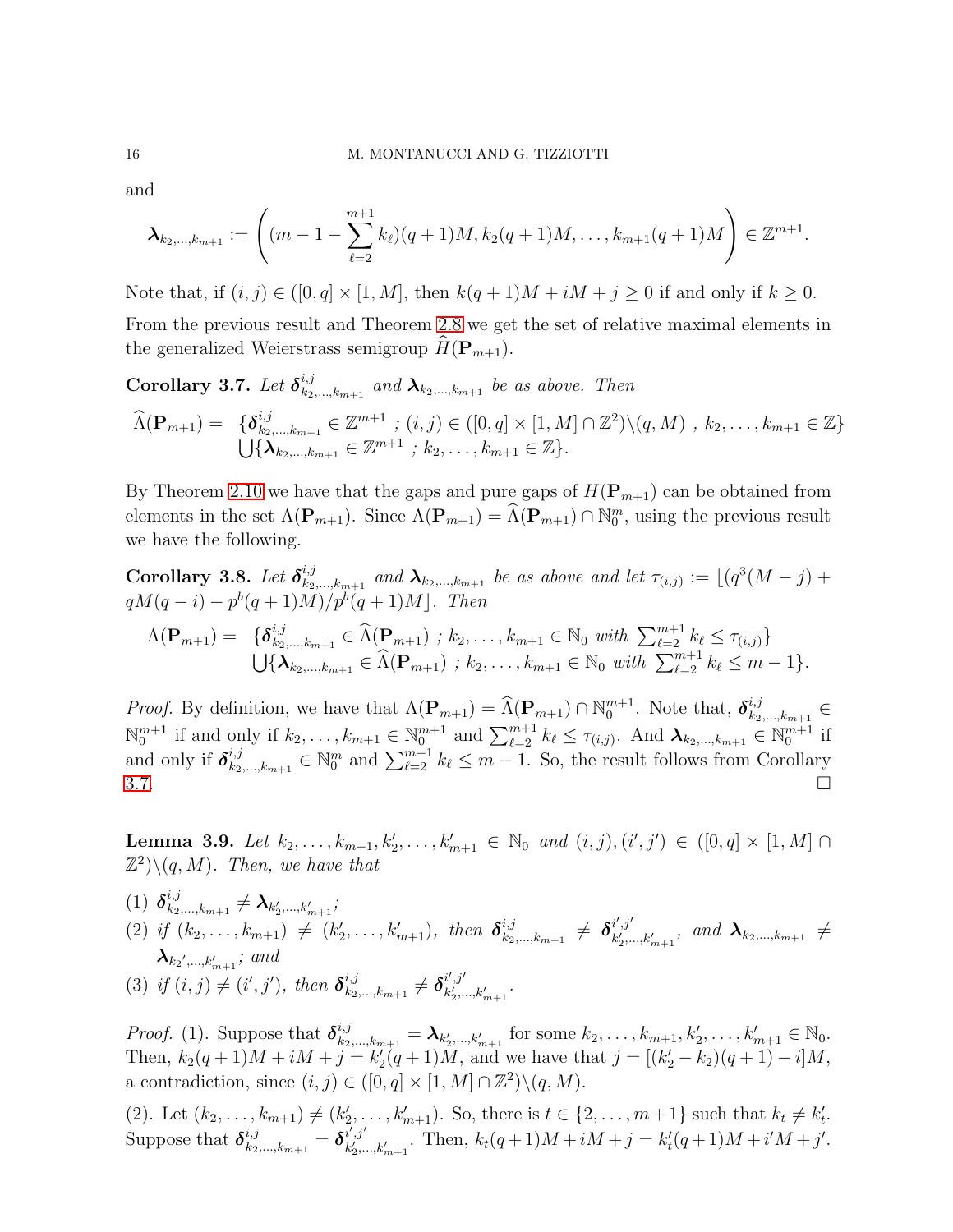Thus, we have  $j'-j=[(k_t-k'_t)(q+1)+i-i']M$ , a contradiction, since  $k_t-k'_t\neq 0$  and  $(i, j), (i', j') \in ([0, q] \times [1, M] \cap \mathbb{Z}^2) \setminus (q, M).$ 

It is clear that  $\lambda_{k_2,\dots,k_{m+1}} \neq \lambda_{k_2',\dots,k'_{m+1}}$ , since  $k_t(q+1)M \neq k'_t(q+1)M$ .

(3). Suppose that  $\delta^{i,j}_{k_2,...,k_{m+1}} = \delta^{i',j'}_{k'_2...}$  $k_2^{i',j'}$ , By previous item, we have that  $k_t = k'_t$ , for all  $t \in \{2, ..., m+1\}$ . So, we get  $j' - j = (i - i')M$ . Now, since  $j, j' \in [1, M]$ , we have  $j = j'$ and  $i = i'$ . Therefore, we conclude that if  $(i, j) \neq (i', j')$ , then  $\delta_{k_2}^{i,j}$  $_{\,k_{2},...,k_{m+1}}^{i,j}\neq\boldsymbol{\delta}_{k'_{2},...}^{i',j'}$  $\begin{array}{cc} i',j' & \phantom{a} \ \phantom{a} k_2',...,k_{m+1}''. \end{array}$   $\Box$ 

**Proposition 3.10.** For  $(i, j) \in ([0, q] \times [1, M] \cap \mathbb{Z}^2) \setminus (q, M)$ , let  $\tau_{(i,j)} := \lfloor (q^3(M - j) +$  $qM(q-i) - p^{b}(q+1)M)/p^{b}(q+1)M$  be as above. Then

$$
|\Lambda(\mathbf{P}_{m+1})| = \frac{(2m-1)!}{(m-1)! \, m!} + \sum_{i=0}^{q} \sum_{\substack{j=1 \ \tau_{(i,j)} \ge 0}}^{M} \frac{(\tau_{(i,j)} + m)!}{\tau_{(i,j)}! \, m!}.
$$

*Proof.* Let  $\mathbb{A} := \{ \boldsymbol{\delta}_{k_2}^{i,j} \}$  $\hat{h}_{k_2,...,k_{m+1}}^{i,j} \in \widehat{\Lambda}(\mathbf{P}_{m+1})$ ;  $k_2,...,k_{m+1} \in \mathbb{N}_0$  with  $\sum_{\ell=2}^{m+1} k_{\ell} \leq \tau_{(i,j)}$  and  $\mathbb{B} := {\mathbf{\{\lambda}}_{k_2,\dots,k_{m+1}} \in \mathbb{N}_0^{m+1} \,; k_2,\dots,k_{m+1} \in \mathbb{N}_0 \text{ such that } \sum_{\ell=2}^{m+1} k_\ell \leq m-1}.$  Thus, by Corollary [3.8,](#page-15-1)  $\Lambda(\mathbf{P}_{m+1}) = \mathbb{A} \cup \mathbb{B}$ . For each  $\ell \in \{2, ..., m+1\}$ ,  $k_{\ell}(q+1)M + iM + j \geq 0$ if and only if  $k_{\ell} \geq 0$ . Now, note that if  $\tau_{(i,j)} < 0$ , then  $\delta_{k_2}^{i,j}$  $a_{k_2,\dots,k_{m+1}}^{i,j} \notin A$ , since there are not  $k_2, \ldots, k_{m+1} \in \mathbb{N}_0$  with  $\sum_{\ell=2}^{m+1} k_{\ell} \leq \tau_{(i,j)}$ . So, using Lemma [3.9](#page-15-2) and the number of non-negative integer solutions  $k_2, \ldots, k_{m+1}$  to  $\sum_{\ell=2}^{m+1} k_{\ell} \leq \tau_{(i,j)}$  and  $\sum_{\ell=2}^{m+1} k_{\ell} \leq m-1$  we can conclude that  $|\mathbb{A}| = \sum_{n=1}^{\infty}$  $i=0$  $\stackrel{M}{\blacktriangledown}$  $_{\tau_{(i,j)} \geq 0}$  $(\tau_{(i,j)} + m)!$  $\frac{\overline{\mathcal{J}(i,j)} + \overline{\mathcal{J}(i,j)}}{\mathcal{J}(i,j)! \, m!}$  and  $|\mathbb{B}| =$  $(2m-1)!$  $(m-1)!$  m! . Now, by Lemma

[3.9,](#page-15-2) we have that  $\mathbb{A} \cap \mathbb{B} = \emptyset$  and the result follows.

By Theorem [2.10,](#page-7-4) we have that  $G(\mathbf{P}_{m+1}) = \begin{bmatrix} \end{bmatrix}$  $\beta{\in}\Lambda(\mathbf{P}_{m+1})$  $(\overline{\nabla}(\boldsymbol{\beta}) \cap \mathbb{N}_0^{m+1})$ . In the follow we present a bound for the cardinality of  $G(\mathbf{P}_{m+1})$ .

**Proposition 3.11.** Let  $\Lambda_{m+1} := |\Lambda(\mathbf{P}_{m+1})|$  and suppose that  $\Lambda(\mathbf{P}_{m+1}) = {\beta_1, \ldots, \beta_{\Lambda}}$ , with  $\boldsymbol{\beta}_k = (\beta_1^{(k)})$  $\beta_1^{(k)}, \ldots, \beta_{m+1}^{(k)}$  for each  $k \in \{1, \ldots, \Lambda\}$ . Then

$$
|G(\mathbf{P}_{m+1})| \leq \sum_{k=1}^{\Lambda_{m+1}} \left( \sum_{r=1}^{m+1} \prod_{s \neq r} \beta_s^{(k)} \right).
$$

*Proof.* For each  $\mathcal{B}_k \in \Lambda(\mathbf{P}_{m+1})$ , we have that  $|\overline{\nabla}(\mathcal{B}_k) \cap \mathbb{N}_0^{m+1}| =$  $\sum^{m+1}$  $r=1$  $\overline{\Pi}$  $s{\neq}r$  $\beta_s^{(k)}$  and the result follows.  $\Box$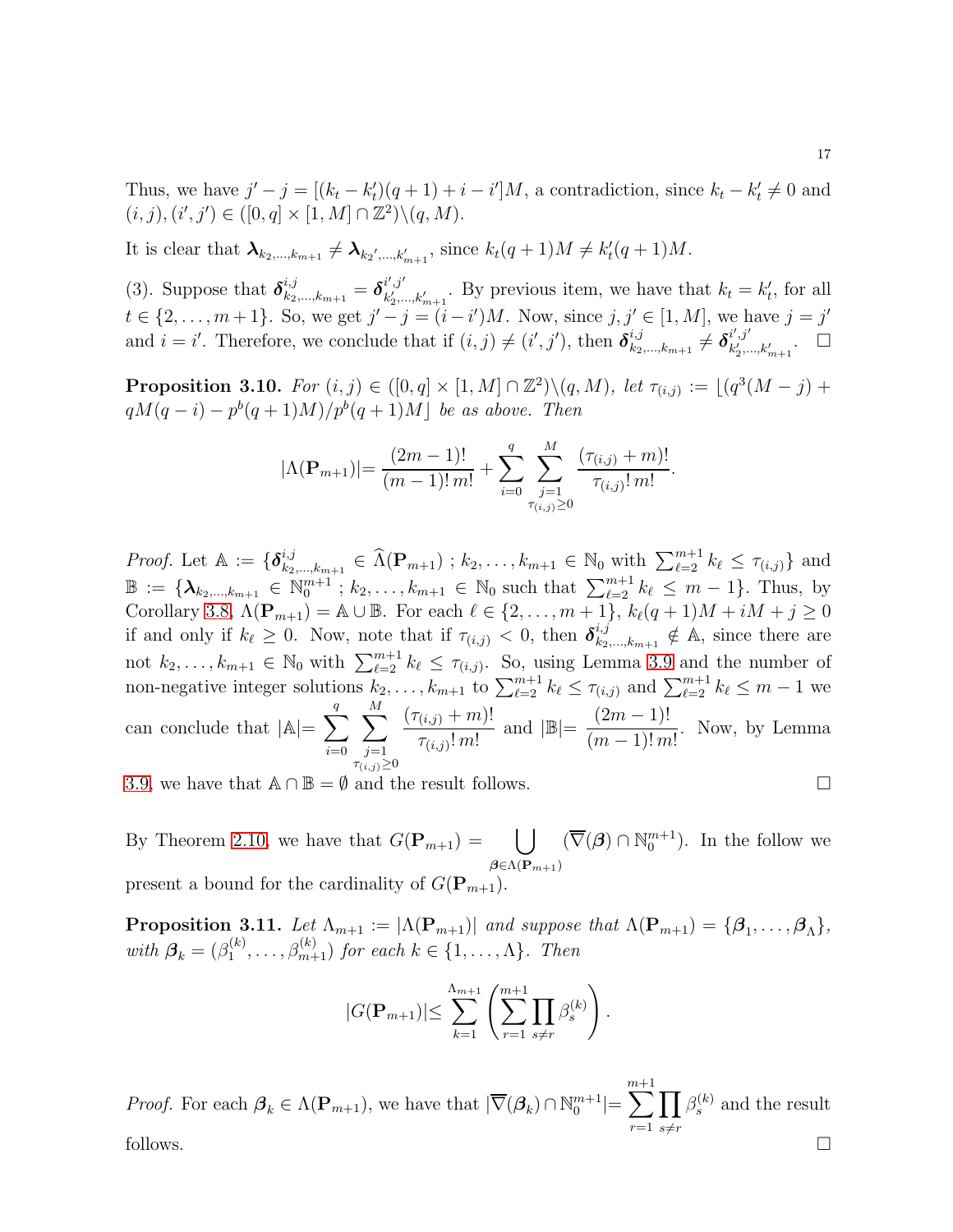For the particular case  $m = 1$  we have that

$$
\Lambda_2 = |\Lambda(\mathbf{P}_2)| = 1 + \sum_{i=0}^{q} \sum_{\substack{j=1 \ \tau(i,j) \ge 0}}^{M} \tau_{(i,j)}.
$$

Given  $(m_1, m_2), (n_1, n_2) \in \mathbb{N}_0^2$ , we write  $(m_1, m_2) \prec (n_1, n_2)$  if  $m_2 < n_2$ .

*Remark* 3.12. Note that, by Lemma [3.9](#page-15-2) and since  $(i, j) \in ([0, q] \times [1, M] \cap \mathbb{Z}^2) \setminus (q, M)$ , for all  $\alpha = (\alpha_1, \alpha_2), \beta = (\beta_1, \beta_2) \in \Lambda(\mathbf{P}_2)$ , with  $\alpha \neq \beta$ , we have that  $\alpha_1 \neq \beta_1$  and  $\alpha_2 \neq \beta_2$ . So, we have  $\alpha \prec \beta$  or  $\beta \prec \alpha$ .

Let  $n \geq 1$  be an integer and let  $A = {\alpha_1 \prec \alpha_2 \prec \cdots \prec \alpha_n} \subset \mathbb{N}_0^2$ , where  $\alpha_k = (\alpha_1^{(k)})$  $_{1}^{(k)},\alpha _{2}^{(k)}$  $\binom{\kappa}{2}$ , for each  $k = 1, \ldots, n$ . Define  $\zeta_1(A) := 0$  and, for  $t = 2, \ldots, n$ ,

<span id="page-17-0"></span>(17) 
$$
\zeta_t(A) := |\{\boldsymbol{\alpha}_k = (\alpha_1^{(k)}, \alpha_2^{(k)}) \in A ; \, \boldsymbol{\alpha}_k \prec \boldsymbol{\alpha}_t \text{ and } \alpha_1^{(k)} > \alpha_1^{(t)}\}|.
$$

**Proposition 3.13.** Let  $\Lambda(\mathbf{P}_2) = {\boldsymbol{\beta}_1 \times \boldsymbol{\beta}_2 \times \cdots \times \boldsymbol{\beta}_{\Lambda_2}}$ , where, for each  $t = 1, \ldots, \Lambda_2$ ,  $\boldsymbol{\beta}_t = (\beta_1^{(t)}$  $\mathcal{L}_1^{(t)}, \beta_2^{(t)}$ ), and  $\zeta_t(\Lambda(\mathbf{P}_2))$  is given [\(17\)](#page-17-0). Then

$$
|G(\mathbf{P}_2)| = \sum_{t=1}^{\Lambda_2} [\beta_1^{(t)} + \beta_2^{(t)} - \zeta_t(\Lambda(\mathbf{P}_2))].
$$

*Proof.* The results follows directly from Theorem [2.10](#page-7-4) and the definition of  $\zeta_t(\Lambda(\mathbf{P}_2))$ .  $\Box$ 

4. GENERALIZED WEIERSTRASS SEMIGROUP AT CERTAIN  $m + 1$  points on  $\mathcal{Y}_{n,s}$ 

Denoting for simplicity the point  $P_{(\alpha_i,0,0)} \in \mathcal{Y}_{n,s}$  as given in Equation [\(8\)](#page-4-1) by  $P_i$ , where  $1 \leq i \leq q$ , and taking  $p^b = 1$  in the equations, results and proofs in the previous section, we get the similar results for the absolute and relative maximals elements in  $H(\mathbf{P}_{m+1})$ and the minimal generating set of the Weierstrass semigroup  $H(\mathbf{P}_{m+1}),$  for  $1 \leq m \leq q$ , where  $\mathbf{P}_{m+1} = (P_{\infty}, P_1, \ldots, P_m)$ . We will summarize the main results below. The proofs will be omitted because they are analogous to those presented in the previous section.

**Theorem 4.1.** Let  $1 \leq m \leq q$  and  $\mathbf{P}_{m+1} = (P_{\infty}, P_1, \ldots, P_m)$ . Let

$$
\alpha^{i,j,m} := ((q^2 - m)(q+1)M - iqM - jq^3, iM + j, \dots, iM + j) \in \mathbb{Z}^{m+1}.
$$

Then

$$
\widehat{\Gamma}(\mathbf{P}_{m+1}) \cap \mathcal{C}_{m+1} = \{ \boldsymbol{\alpha}^{i,j,m} \ : (i,j) \in ([0,q] \times [1,M] \cap \mathbb{Z}^2) \setminus (q,M) \} \cup \{ \mathbf{0} \}.
$$

Corollary 4.2.

$$
\widehat{\Gamma}(\mathbf{P}_{m+1}) = \{ \left( (q^2 - m - \sum_{\ell=2}^{m+1} k_\ell)(q+1)M - iqM - jq^3, \right. \\ k_2(q+1)M + iM + j, \dots, k_{m+1}(q+1)M + iM + j \right) \in \mathbb{Z}^{m+1} ;
$$
  
\n $(i, j) \in ([0, q] \times [1, M] \cap \mathbb{Z}^2) \setminus (q, M) , k_\ell \in \mathbb{Z} \text{ for } \ell = 2, \dots, m+1 \}.$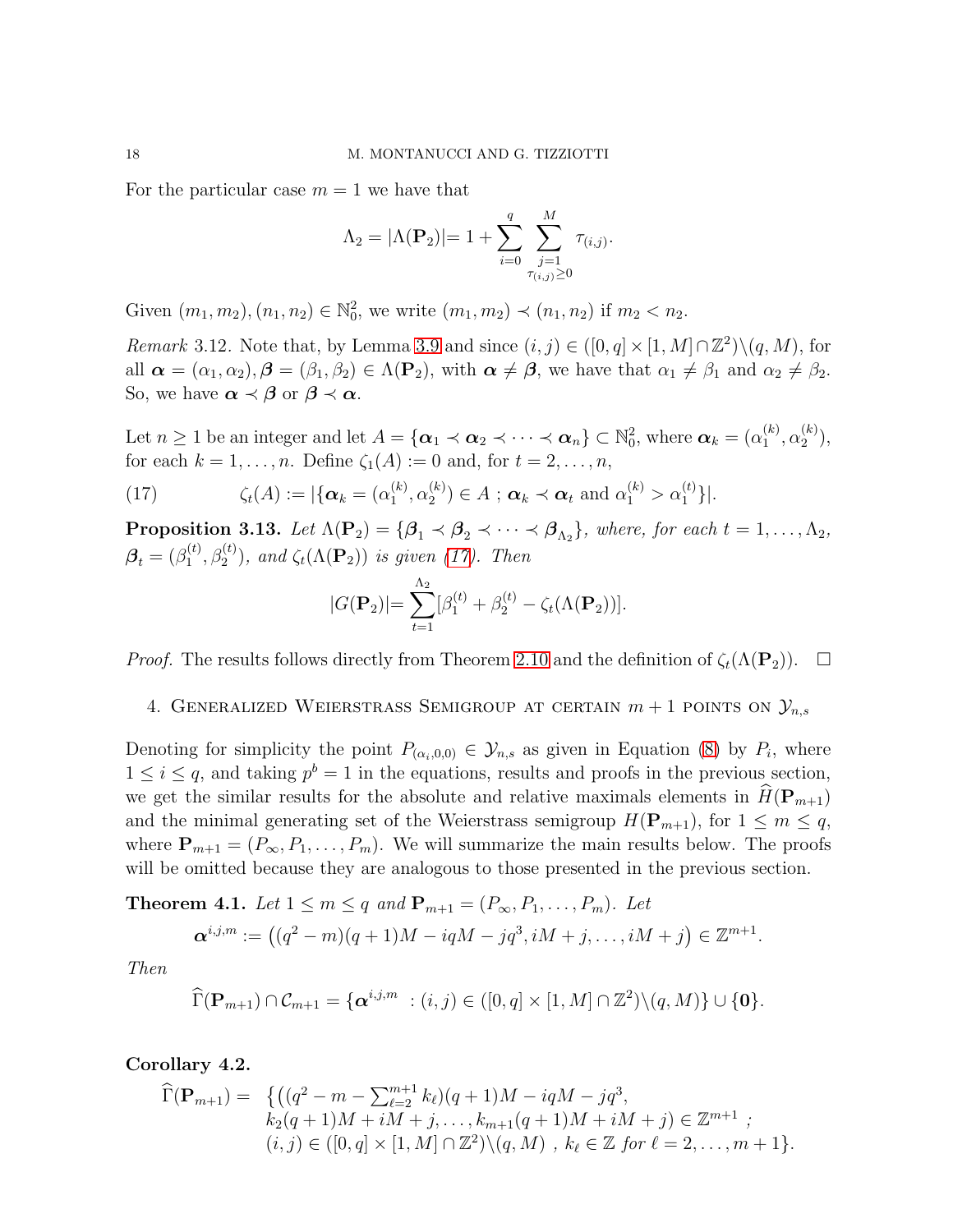For  $(i, j) \in ([0, q] \times [1, M] \cap \mathbb{Z}^2) \setminus (q, M)$  and  $k_2, \ldots, k_{m+1} \in \mathbb{Z}$ , let

(18) 
$$
\beta_{k_2,\dots,k_{m+1}}^{i,j,m} := \left( (q^2 - m - \sum_{\ell=2}^{m+1} k_\ell)(q+1)M - iqM - jq^3, \right. \\ k_2(q+1)M + iM + j, \dots, k_{m+1}(q+1)M + iM + j \right) \in \mathbb{Z}^{m+1}.
$$

Corollary 4.3. Let  $i, j, k_2, \ldots, k_{m+1}$  and  $\boldsymbol{\beta}_{k_2,\ldots,k_m}^{i,j,m}$  $\sum_{k_2,\ldots,k_{m+1}}^{i,j,m}$  be as above. Then,  $\Gamma(\mathbf{P}_{m+1})$  is the set of all  $\beta_{k_2...}^{i,j,m}$  $a_{k_2,...,k_{m+1}}^{i,j,m} \in \mathbb{N}_0^{m+1}.$ 

**Theorem 4.4.** Let 
$$
1 \le m \le q
$$
 and  $\mathbf{P}_{m+1} = (P_{\infty}, P_1, ..., P_m)$ . Let  
\n
$$
\beta^{0,0,m} = ((m-1)(q+1)M, 0, ..., 0) \in \mathbb{Z}^{m+1}
$$
\nand for  $(i, j) \in ([0, q] \times [1, M] \cap \mathbb{Z}^2) \setminus (q, M)$ , let\n
$$
\beta^{i,j,m} := ((q^2 - 1)(q+1)M - iqM - jq^3, iM + j, ..., iM + j) \in \mathbb{Z}^{m+1}.
$$
\nThen

$$
\widehat{\Lambda}(\mathbf{P}_{m+1}) \cap \mathcal{C}(\mathbf{P}_{m+1}) = \{ \boldsymbol{\beta}^{i,j,m} \ : (i,j) \in ([0,q] \times [1,M] \cap \mathbb{Z}^2) \setminus (q,M) \} \cup \{ \boldsymbol{\beta}^{0,0,m} \}.
$$

### Corollary 4.5.

$$
\widehat{\Lambda}(\mathbf{P}_{m+1}) = \left\{ \left( (q^2 - 1 - \sum_{\ell=2}^{m+1} k_{\ell})(q+1)M - iqM - jq^3, \right. \\ k_2(q^n + 1)M + iM + j, \dots, k_{m+1}(q^n + 1)M + iM + j) \in \mathbb{Z}^{m+1} \; ; \right. \\ (i, j) \in ([0, q] \times [1, M] \cap \mathbb{Z}^2) \setminus (q, M) \; , \; k_{\ell} \in \mathbb{Z} \; \text{for} \; \ell = 2, \dots, m+1 \right\} \\ \bigcup \left\{ (m - 1 - \sum_{\ell=2}^{m+1} \widetilde{k}_{\ell})(q+1)M, \widetilde{k}_2(q^n + 1)M, \dots, \widetilde{k}_{m+1}(q^n + 1)M) \; ; \; \widetilde{k}_{\ell} \in \mathbb{Z} \right\}.
$$

## Corollary 4.6.

$$
\Lambda(\mathbf{P}_{m+1}) = \left\{ \left( (q^2 - 1 - \sum_{\ell=2}^{m+1} k_{\ell})(q+1)M - iqM - jq^3 \right), \right. \\ k_2(q^n + 1)M + iM + j, \dots, k_{m+1}(q^n + 1)M + iM + j \right\} \in \mathbb{Z}^{m+1} ;
$$
  
\n $(i, j) \in ([0, q] \times [1, M] \cap \mathbb{Z}^2) \setminus (q, M) , k_{\ell} \in \mathbb{Z} \text{ and } k_{\ell}(q^n + 1)M + iM + j \ge 0$   
\nfor  $\ell = 2, \dots, m+1$ , and  $(q^2 - 1 - \sum_{\ell=2}^{m+1} k_{\ell})(q+1)M - iqM - jq^3 \ge 0$ }  
\n $\bigcup \left\{ (m - 1 - \sum_{\ell=2}^{m+1} \widetilde{k}_{\ell})(q+1)M, \widetilde{k}_{2}(q^n + 1)M, \dots, \widetilde{k}_{m+1}(q^n + 1)M \right\} ; \widetilde{k}_{\ell} \in \mathbb{N}_0 \text{ and }$   
\n $\sum_{\ell=2}^{m+1} \widetilde{k}_{\ell} \le m - 1 \right\}.$ 

#### **REFERENCES**

- <span id="page-18-1"></span>[1] D. Bartoli, M. Montanucci and G. Zini, Multi point AG codes on the GK maximal curve, Designs, Codes and Cryptography 86 (2018), 161–177.
- <span id="page-18-2"></span>[2] D. Bartoli, M. Montanucci, and G. Zini, AG codes and AG quantum codes from the GGS curve, Designs, Codes and Cryptography 86 (2018), 2315–2344.
- <span id="page-18-0"></span>[3] P. Beelen and N. Tutas, A generalization of the Weierstrass semigroup, J. Pure Appl. Algebra 207 (2006), 243–260.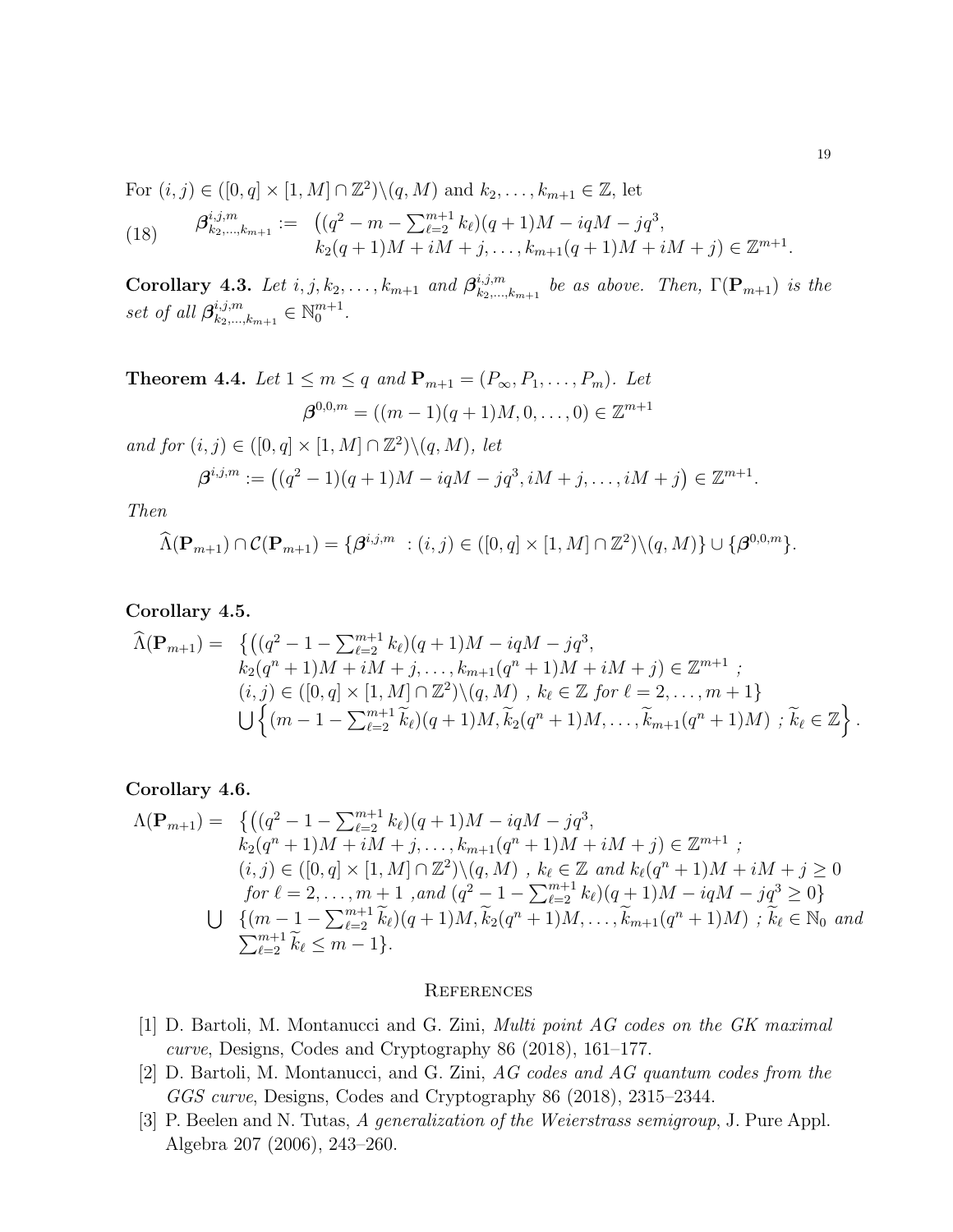- <span id="page-19-12"></span><span id="page-19-9"></span>[4] P. Beelen and M. Montanucci, A new family of maximal curves, Journal of the London Math. Soc. 98 (2018), 573–592.
- [5] M. Brás-Amorós, A.S. Castellanos, Weierstrass semigroup at  $m + 1$  rational points in maximal curves which cannot be covered by the Hermitian curve, Designs, Codes and Cryptography 88 (2020), 1595–1616.
- <span id="page-19-16"></span><span id="page-19-14"></span>[6] C. Carvalho and T. Kato, On Weierstrass semigroup and sets: a review with new results, Geom. Dedicata 139 (2009), 139–195.
- <span id="page-19-6"></span>[7] C. Carvalho and F. Torres, On Goppa codes and Weierstrass gaps at several points, Designs, Codes and Cryptography 35 (2005), 211–225.
- <span id="page-19-0"></span>[8] A. S. Castellanos, G. Tizziotti, Two-Point AG Codes on the GK Maximal Curves. IEEE Transactions on Information Theory 62 (2016), 681–686.
- <span id="page-19-5"></span>[9] F. Delgado, The symmetry of the Weierstrass generalized semigroups and affine embeddings, Proc. Amer. Math. Soc. 108 (2990), 627–631.
- <span id="page-19-17"></span>[10] I. Duursma, K.H. Mak, On maximal curves which are not Galois subcovers of the Hermitian curve, Bull. Braz. Math. Soc. 43 (2012), 453–465.
- <span id="page-19-7"></span>[11] I. M. Duursma and S. Park, Delta sets for divisors supported in two points, Finite Fields Appl. 18 (2012), 865–885.
- <span id="page-19-11"></span>[12] S. Fanali and M. Giulietti, One-point AG Codes on the GK Maximal Curves, IEEE Trans. on Information Theory 56 (2010), 202–210.
- <span id="page-19-18"></span>[13] S. Fanali and M. Giulietti, Quotient curves of the GK curve, Adv. Geom. 12 (2012), 239– 268.
- <span id="page-19-3"></span>[14] W. Fulton, Algebraic Curves: an introduction to Algebraic Geometry, Addison Wesley, (1969).
- <span id="page-19-15"></span>[15] A. Garcia, C. Güneri, and H. Stichtenoth, A generalization of the Giulietti-Korchmáros maximal curve, Adv. Geom. 10 (2010), 427–434.
- <span id="page-19-2"></span>[16] A. Garcia, S. J. Kim, and R. F. Lax, Consecutive Weierstrass gaps and minimum distance of Goppa codes, J. Pure Appl. Algebra 84 (1993), 199–207.
- [17] M. Giulietti and G. Korchmáros, A new family of maximal curves over a finite field, Math. Ann. 343 (2009), 229–245.
- <span id="page-19-8"></span><span id="page-19-4"></span>[18] M. Giulietti, M. Montanucci and G. Zini, On maximal curves that are not quotients of the Hermitian curve, Finite Fields Appl. 41 (2016), 72–88.
- [19] C. Hu and S. Yang, Multi-point Codes from the GGS Curves, Advances in Mathematics of Communications 14 (2020), 279–299.
- <span id="page-19-13"></span><span id="page-19-1"></span>[20] C. Kirfel and R. Pellikaan, The minimum distance of codes in an array coming from telescopic semigroups, IEEE Trans. Inform. Theory41 (1995), 1720–1732.
- <span id="page-19-10"></span>[21] G. Lachaud, Sommes d' Eisenstein et nombre de points de certaines courbes  $alq\'e$  *bigues sur les corps finis*, C.R. Acad. Sci. Paris 305 (Series I) (1987), 729–732.
- [22] L. Landi and L. Vicino, Two-point AG codes from the Beelen-Montanucci maximal curve, preprint, [arXiv:2106.14564.](http://arxiv.org/abs/2106.14564)